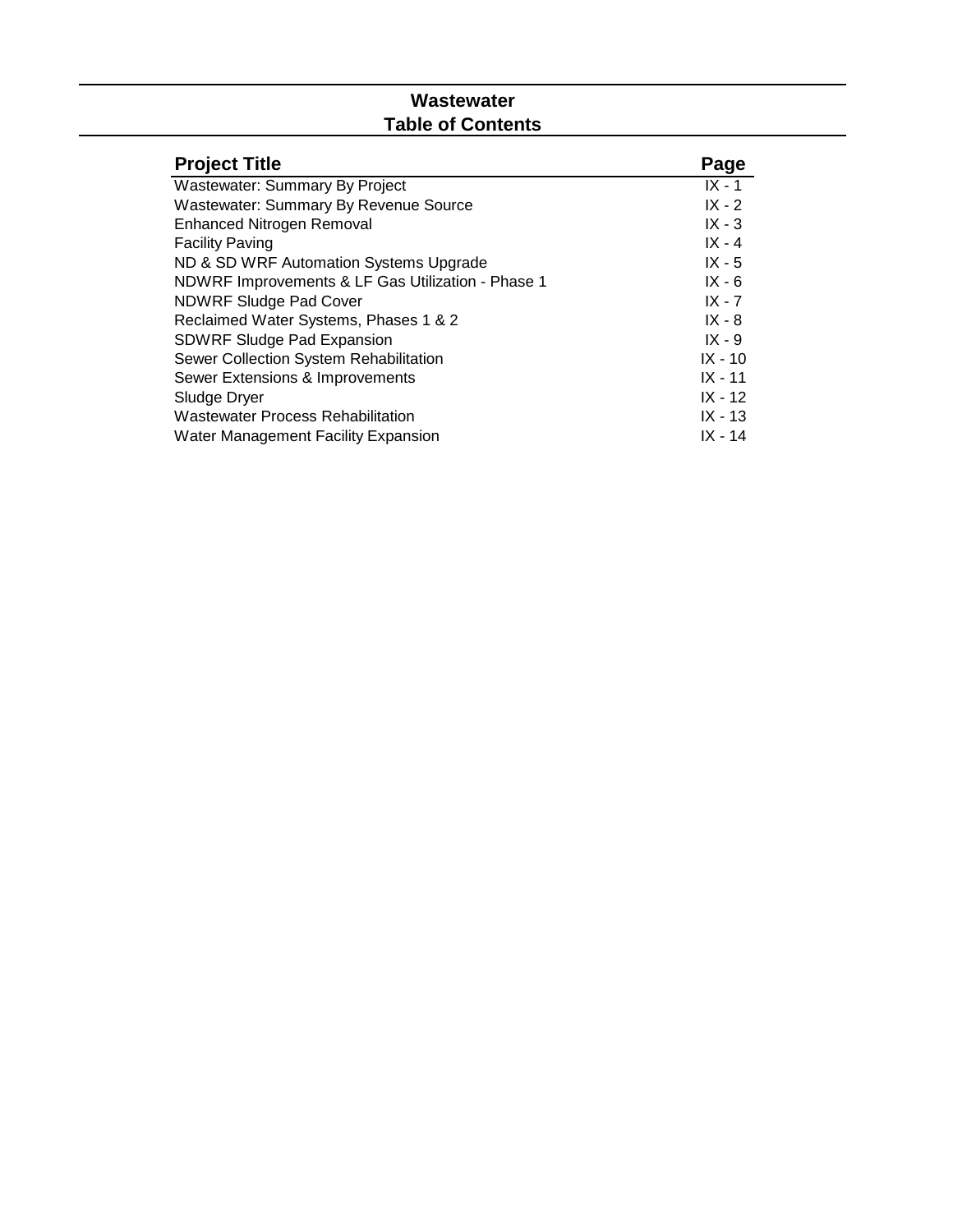|                                                                      | <b>Program Category: Wastewater</b> |            |             |                           |                  |            |            |                        |                      |  |  |  |  |
|----------------------------------------------------------------------|-------------------------------------|------------|-------------|---------------------------|------------------|------------|------------|------------------------|----------------------|--|--|--|--|
|                                                                      |                                     |            |             | <b>SUMMARY BY PROJECT</b> |                  |            |            |                        |                      |  |  |  |  |
| Category                                                             | <b>Prior Year</b>                   | FY 2010-11 | FY 2011-12  | FY 2012-13                | FY 2013-14       | FY 2014-15 | FY 2015-16 | <b>Future</b><br>Years | <b>Total Request</b> |  |  |  |  |
| Enhanced<br>Nitrogen<br>Removal                                      | 5,580,000                           | 9,016,000  | 0           | 2,208,000                 | 4,640,000        | 12,130,000 | 25,520,000 | 0                      | 59,094,000           |  |  |  |  |
| <b>Facility Paving</b>                                               | 1,400,000                           | 0          | 0           | $\pmb{0}$                 | 0                | $\pmb{0}$  | 0          | 0                      | 1,400,000            |  |  |  |  |
| <b>ND &amp; SD WRF</b><br>Automation<br>Systems<br>Upgrade           | 1,525,000                           | 0          | 0           | $\mathbf 0$               | 0                | 0          | 0          | 0                      | 1,525,000            |  |  |  |  |
| <b>NDWRF</b><br>Improvements<br>& LF Gas<br>Utilization -<br>Phase 1 | 9,874,973                           | 0          | $\mathbf 0$ | $\mathbf 0$               | 0                | $\pmb{0}$  | 0          | 0                      | 9,874,973            |  |  |  |  |
| <b>NDWRF</b><br>Sludge Pad<br>Cover                                  | 1,967,000                           | 0          | $\mathbf 0$ | $\mathbf 0$               | 0                | 0          | 0          | 0                      | 1,967,000            |  |  |  |  |
| Reclaimed<br>Water<br>Systems,<br>Phases 1 & 2                       | 1,631,000                           | 0          | 7,841,000   | 525,000                   | 525,000          | 525,000    | 525,000    | 0                      | 11,572,000           |  |  |  |  |
| <b>SDWRF</b><br>Sludge Pad<br>Expansion                              | O                                   | 485,000    | 2,669,000   | $\mathbf 0$               | 0                | 0          | 0          | 0                      | 3,154,000            |  |  |  |  |
| Sewer<br>Collection<br>System<br>Rehabilitation                      | 34, 343, 749                        | 2,000,000  | 7,000,000   | 7,000,000                 | 7,000,000        | 7,000,000  | 7,000,000  | 7,000,000              | 78,343,749           |  |  |  |  |
| Sewer<br>Extensions &<br>Improvements                                | 6,331,732                           | 1,500,000  | 1,250,000   | 1,250,000                 | 1,250,000        | 1,250,000  | 1,250,000  | 1,250,000              | 15,331,732           |  |  |  |  |
| Sludge Dryer                                                         | 0                                   | 0          | 0           | 2,100,000                 | 11,550,000       | 0          | 0          | 0                      | 13,650,000           |  |  |  |  |
| Wastewater<br>Process<br>Rehabilitation                              | 6,385,000                           | 8,000,000  | 2,000,000   | 6,000,000                 | 1,000,000        | 1,000,000  | 1,000,000  | 1,000,000              | 26,385,000           |  |  |  |  |
| Water<br>Management<br>Facility<br>Expansion                         | 800,000                             | 0          | 5,000,000   | 0                         | $\boldsymbol{0}$ | $\pmb{0}$  | 0          | 0                      | 5,800,000            |  |  |  |  |

#### **\$69,838,454 \$21,001,000 \$25,760,000 \$19,083,000 \$25,965,000 \$21,905,000 \$35,295,000 \$9,250,000 \$228,097,454**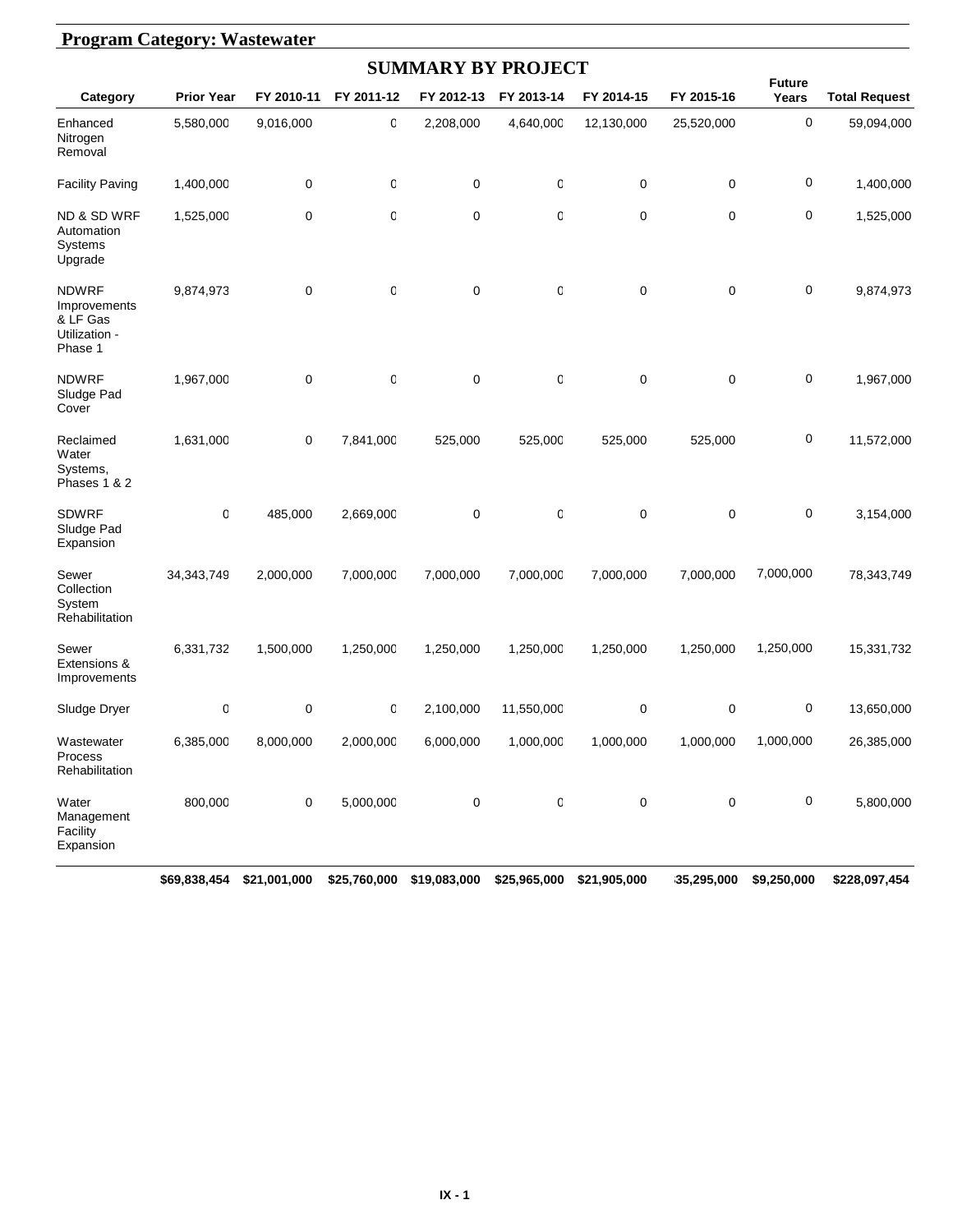#### **SUMMARY BY REVENUE SOURCE**

| 17,017,349 21,001,000 |                                      |            |            |            |            |            |           |             |
|-----------------------|--------------------------------------|------------|------------|------------|------------|------------|-----------|-------------|
|                       |                                      |            |            |            |            |            |           |             |
|                       |                                      | 25,760,000 | 19,083,000 | 25,965,000 | 21,905,000 | 35,295,000 | 9,250,000 | 175,276,349 |
| 2,369,501             |                                      |            |            |            |            |            | 0         | 2,369,501   |
|                       |                                      |            |            |            |            |            | 0         | 29,605,734  |
|                       |                                      |            |            |            |            |            | $\Omega$  | 4,512,237   |
|                       |                                      |            |            |            |            |            | 0         | 2,533,633   |
|                       |                                      |            |            |            |            |            |           |             |
|                       |                                      |            |            |            |            |            |           |             |
|                       |                                      |            |            |            |            |            |           | O.          |
|                       |                                      |            |            |            |            |            | 0         | 13,800,000  |
|                       | 29,605,734<br>4,512,237<br>2,533,633 | 13,800,000 |            |            |            |            |           |             |

**\$69,838,454 \$21,001,000 \$25,760,000 \$19,083,000 \$25,965,000 \$21,905,000 \$35,295,000 \$9,250,000 \$228,097,454**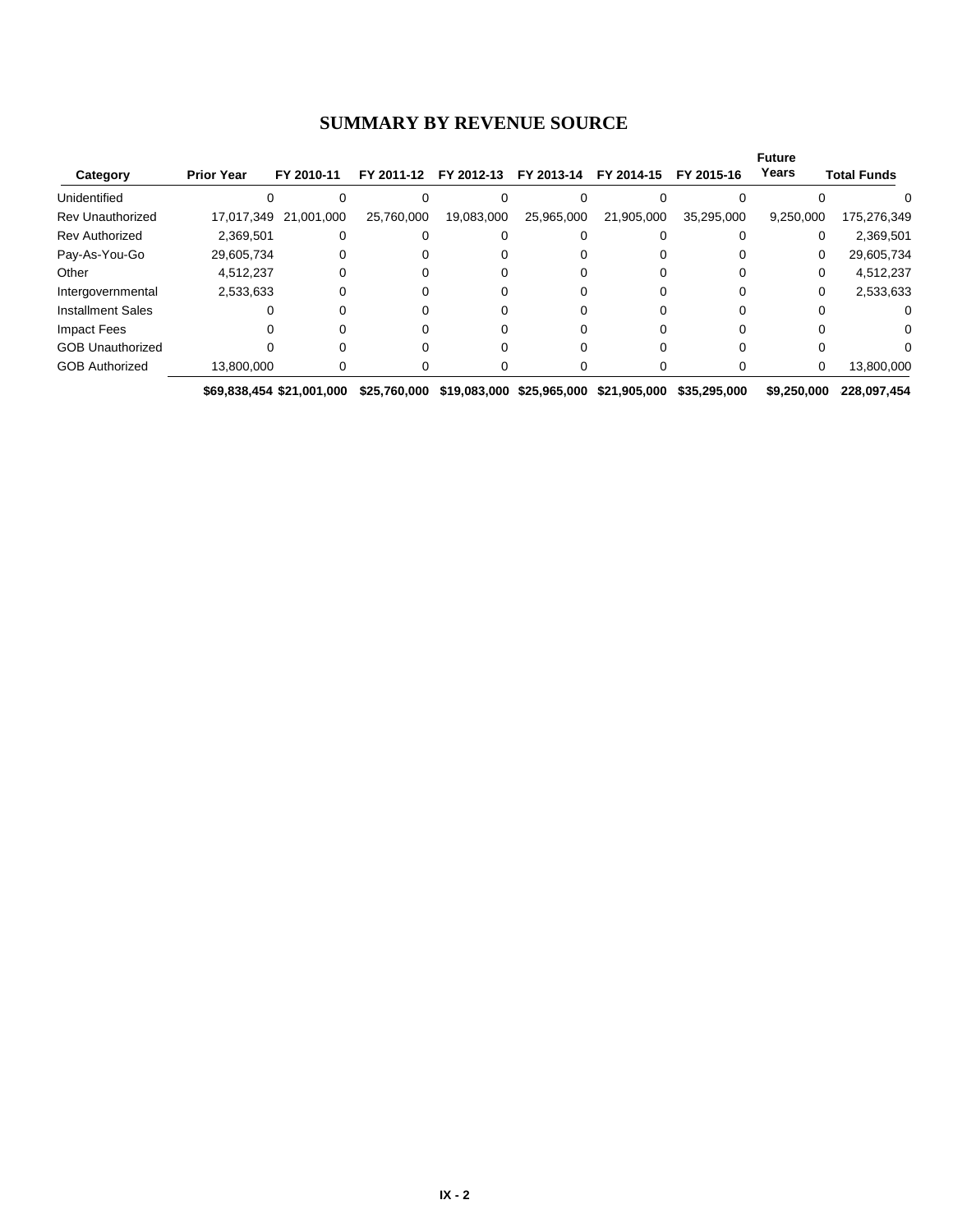| Service Area                  |                           |                                                                                                                                                                                                                                                                                                                                                                                                                                                                     | Department        |                  |                         | Division/Program:                     |                                        | District:              |              |
|-------------------------------|---------------------------|---------------------------------------------------------------------------------------------------------------------------------------------------------------------------------------------------------------------------------------------------------------------------------------------------------------------------------------------------------------------------------------------------------------------------------------------------------------------|-------------------|------------------|-------------------------|---------------------------------------|----------------------------------------|------------------------|--------------|
| Wastewater                    |                           |                                                                                                                                                                                                                                                                                                                                                                                                                                                                     |                   | Water Management |                         |                                       |                                        | 3                      |              |
| <b>Project Title</b>          |                           |                                                                                                                                                                                                                                                                                                                                                                                                                                                                     | <b>Pin Number</b> |                  |                         | <b>Master Plan</b>                    |                                        |                        |              |
| Enhanced Nitrogen Removal     |                           |                                                                                                                                                                                                                                                                                                                                                                                                                                                                     | 0842-01-19-3110   |                  |                         |                                       | Water and Sewer Utility Strategic Plan |                        |              |
| <b>Project Description</b>    |                           |                                                                                                                                                                                                                                                                                                                                                                                                                                                                     |                   |                  |                         |                                       |                                        |                        |              |
|                               |                           | This project will provide equipment and structures at the South and North<br>Durham Water Reclamation Facilities to meet new requirements for<br>wastewater discharge. Large construction items include a new 145' diameter<br>clarifier at North Durham, replacing a clarifier at South Durham and new<br>denitrification filters at South Durham. Installation of process equipment to<br>remove phosphorous from dewatering sludge side stream is also included. |                   |                  |                         |                                       |                                        |                        |              |
|                               |                           |                                                                                                                                                                                                                                                                                                                                                                                                                                                                     |                   |                  |                         |                                       |                                        |                        |              |
| <b>PROJECT STATUS -</b>       |                           | May 2010                                                                                                                                                                                                                                                                                                                                                                                                                                                            |                   |                  | <b>PROJECTED DATES:</b> |                                       |                                        | <b>TYPE REQUEST</b>    |              |
|                               | <b>Total Expenditures</b> |                                                                                                                                                                                                                                                                                                                                                                                                                                                                     | \$0               |                  | Beginning               | 07/10                                 |                                        | Revision               |              |
|                               |                           |                                                                                                                                                                                                                                                                                                                                                                                                                                                                     |                   |                  | Completion              | 07/19                                 |                                        |                        |              |
| <i><b>Appropriation</b></i>   | <b>Prior Year</b>         | 2010-11                                                                                                                                                                                                                                                                                                                                                                                                                                                             | 2011-12           | 2012-13          | 2013-14                 | 2014-15                               | 2015-16                                | <b>Future</b><br>Years | <b>TOTAL</b> |
| Planning/Design               | \$1,116,000               | \$884,000                                                                                                                                                                                                                                                                                                                                                                                                                                                           | \$0               | \$0              | \$0                     | \$0                                   | \$0                                    | \$0                    | \$2,000,000  |
| Land                          | \$0                       | \$0                                                                                                                                                                                                                                                                                                                                                                                                                                                                 | \$0               | \$0              | \$0                     | \$0                                   | \$0                                    | \$0                    | \$0          |
| Construction                  | \$3,906,000               | \$7,254,000                                                                                                                                                                                                                                                                                                                                                                                                                                                         | \$0               | \$2,208,000      | \$4,640,000             | 12,130,000 25,520,000                 |                                        | \$0                    | 55,658,000   |
| Equip/Furnishings             | \$0                       | \$0                                                                                                                                                                                                                                                                                                                                                                                                                                                                 | \$0               | \$0              | \$0                     | \$0                                   | \$0                                    | \$0                    | \$0          |
| Contingency                   | \$558,000                 | \$878,000                                                                                                                                                                                                                                                                                                                                                                                                                                                           | \$0               | \$0              | \$0                     | \$0                                   | \$0                                    | \$0                    | \$1,436,000  |
| <b>Total</b>                  | \$5,580,000               | \$9,016,000                                                                                                                                                                                                                                                                                                                                                                                                                                                         | \$0               | \$2,208,000      |                         | \$4,640,000 \$12,130,000 \$25,520,000 |                                        | \$0                    | \$59,094,000 |
| Revenue                       | <b>Prior Year</b>         | 2010-11                                                                                                                                                                                                                                                                                                                                                                                                                                                             | 2011-12           | 2012-13          | 2013-14                 | 2014-15                               | 2015-16                                | <b>Future</b><br>Years | <b>TOTAL</b> |
| Pay-As-You-Go                 | \$0                       | \$0                                                                                                                                                                                                                                                                                                                                                                                                                                                                 | \$0               | \$0              | \$0                     | \$0                                   | \$0                                    | \$0                    | \$0          |
| <b>GOB Authorized</b>         | \$0                       | \$0                                                                                                                                                                                                                                                                                                                                                                                                                                                                 | \$0               | \$0              | \$0                     | \$0                                   | \$0                                    | \$0                    | \$0          |
| <b>GOB Unauthorized</b>       | \$0                       | \$0                                                                                                                                                                                                                                                                                                                                                                                                                                                                 | \$0               | \$0              | \$0                     | \$0                                   | \$0                                    | \$0                    | \$0          |
| Rev Authorized                | \$0                       | \$0                                                                                                                                                                                                                                                                                                                                                                                                                                                                 | \$0               | \$0              | \$0                     | \$0                                   | \$0                                    | \$0                    | \$0          |
| Rev Unauthorized              | \$5,580,000               | \$9,016,000                                                                                                                                                                                                                                                                                                                                                                                                                                                         | \$0               | \$2,208,000      | \$4,640,000             | 12,130,000 25,520,000                 |                                        | \$0                    | 59,094,000   |
| <b>Installment Sales</b>      | \$0                       | \$0                                                                                                                                                                                                                                                                                                                                                                                                                                                                 | \$0               | \$0              | \$0                     | \$0                                   | \$0                                    | \$0                    | \$0          |
| <b>Impact Fees</b>            | \$0                       | \$0                                                                                                                                                                                                                                                                                                                                                                                                                                                                 | \$0               | \$0              | \$0                     | \$0                                   | \$0                                    | \$0                    | \$0          |
| Intergovernmental             | \$0                       | \$0                                                                                                                                                                                                                                                                                                                                                                                                                                                                 | \$0               | \$0              | \$0                     | \$0                                   | \$0                                    | \$0                    | \$0          |
| Other                         | \$0                       | \$0                                                                                                                                                                                                                                                                                                                                                                                                                                                                 | \$0               | \$0              | \$0                     | \$0                                   | \$0                                    | \$0                    | \$0          |
| Unidentified                  | \$0                       | \$0                                                                                                                                                                                                                                                                                                                                                                                                                                                                 | \$0               | \$0              | \$0                     | \$0                                   | \$0                                    | \$0                    | \$0          |
| <b>Total</b>                  | \$5,580,000               | \$9,016,000                                                                                                                                                                                                                                                                                                                                                                                                                                                         | \$0               | \$2,208,000      |                         | \$4,640,000 \$12,130,000 \$25,520,000 |                                        | \$0                    | \$59,094,000 |
| <b>Operating</b>              | <b>Prior Year</b>         | 2010-11                                                                                                                                                                                                                                                                                                                                                                                                                                                             | 2011-12           | 2012-13          | 2013-14                 | 2014-15                               | 2015-16                                | <b>Future</b><br>Years | <b>TOTAL</b> |
|                               |                           |                                                                                                                                                                                                                                                                                                                                                                                                                                                                     |                   |                  |                         |                                       |                                        |                        |              |
| Capital Outlay                | \$0                       | \$0                                                                                                                                                                                                                                                                                                                                                                                                                                                                 | \$0               | \$0              | \$0                     | \$0                                   | \$0                                    | \$0                    | \$0          |
| Maint/Operations<br>Personnel | \$0<br>\$0                | \$0<br>\$0                                                                                                                                                                                                                                                                                                                                                                                                                                                          | \$0<br>\$0        | \$0<br>\$0       | \$0<br>\$0              | \$0<br>\$0                            | \$0<br>\$0                             | \$0                    | \$0          |
|                               |                           |                                                                                                                                                                                                                                                                                                                                                                                                                                                                     |                   |                  |                         |                                       |                                        | \$0                    | \$0          |
| <b>Total</b>                  | \$0                       | \$0                                                                                                                                                                                                                                                                                                                                                                                                                                                                 | \$0               | \$0              | \$0                     | \$0                                   | \$0                                    | \$0                    | \$0          |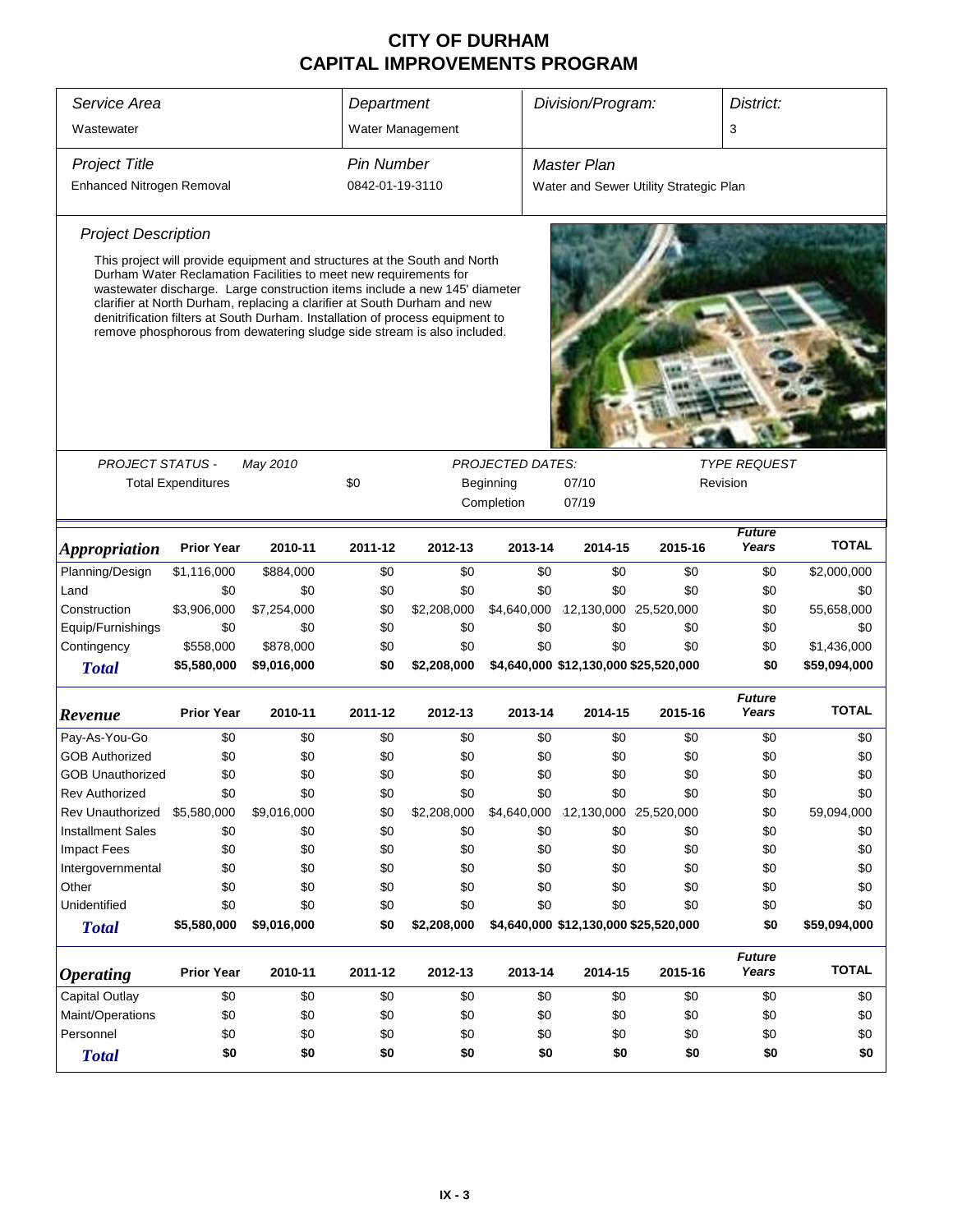| Service Area<br>Wastewater  |                                                                                                                         |          | Department<br>Water Management                                                    |                                                                             |         | Division/Program:                      |              | District:<br>All       |              |
|-----------------------------|-------------------------------------------------------------------------------------------------------------------------|----------|-----------------------------------------------------------------------------------|-----------------------------------------------------------------------------|---------|----------------------------------------|--------------|------------------------|--------------|
| <b>Project Title</b>        |                                                                                                                         |          | <b>Pin Number</b>                                                                 |                                                                             |         | <b>Master Plan</b>                     |              |                        |              |
| <b>Facility Paving</b>      |                                                                                                                         |          |                                                                                   |                                                                             |         | Water and Sewer Utility Strategic Plan |              |                        |              |
| <b>Project Description</b>  |                                                                                                                         |          |                                                                                   |                                                                             |         |                                        |              |                        |              |
|                             | The pavement at all the facilities operated by Water Management are in<br>pavement needs now will control future costs. |          |                                                                                   | various levels of disrepair and need resurfacing or replacement. Addressing |         |                                        |              |                        |              |
| <b>PROJECT STATUS -</b>     |                                                                                                                         | May 2010 |                                                                                   |                                                                             |         |                                        |              | <b>TYPE REQUEST</b>    |              |
|                             | <b>Total Expenditures</b>                                                                                               |          | <b>PROJECTED DATES:</b><br>Beginning<br>\$622,586<br>07/09<br>Completion<br>12/10 |                                                                             |         |                                        | Continuation |                        |              |
| <i><b>Appropriation</b></i> | <b>Prior Year</b>                                                                                                       | 2010-11  | 2011-12                                                                           | 2012-13                                                                     | 2013-14 | 2014-15                                | 2015-16      | <b>Future</b><br>Years | <b>TOTAL</b> |
| Planning/Design             | \$0                                                                                                                     | \$0      | \$0                                                                               | \$0                                                                         | \$0     | \$0                                    | \$0          | \$0                    | \$0          |
| Land                        | \$0                                                                                                                     | \$0      | \$0                                                                               | \$0                                                                         | \$0     | \$0                                    | \$0          | \$0                    | \$0          |
| Construction                | \$1,400,000                                                                                                             | \$0      | \$0                                                                               | \$0                                                                         | \$0     | \$0                                    | \$0          | \$0                    | \$1,400,000  |
| Equip/Furnishings           | \$0                                                                                                                     | \$0      | \$0                                                                               | \$0                                                                         | \$0     | \$0                                    | \$0          | \$0                    | \$0          |
| Contingency                 | \$0                                                                                                                     | \$0      | \$0                                                                               | \$0                                                                         | \$0     | \$0                                    | \$0          | \$0                    | \$0          |
| <b>Total</b>                | \$1,400,000                                                                                                             | \$0      | \$0                                                                               | \$0                                                                         | \$0     | \$0                                    | \$0          | \$0                    | \$1,400,000  |
| Revenue                     | <b>Prior Year</b>                                                                                                       | 2010-11  | 2011-12                                                                           | 2012-13                                                                     | 2013-14 | 2014-15                                | 2015-16      | <b>Future</b><br>Years | <b>TOTAL</b> |
| Pay-As-You-Go               | \$630,000                                                                                                               | \$0      | \$0                                                                               | \$0                                                                         | \$0     | \$0                                    | \$0          | \$0                    | \$630,000    |
| <b>GOB Authorized</b>       | \$0                                                                                                                     | \$0      | \$0                                                                               | \$0                                                                         | \$0     | \$0                                    | \$0          | \$0                    | \$0          |
| <b>GOB Unauthorized</b>     | \$0                                                                                                                     | \$0      | \$0                                                                               | \$0                                                                         | \$0     | \$0                                    | \$0          | \$0                    | \$0          |
| <b>Rev Authorized</b>       | \$0                                                                                                                     | \$0      | \$0                                                                               | \$0                                                                         | \$0     | \$0                                    | \$0          | \$0                    | \$0          |
| <b>Rev Unauthorized</b>     | \$770,000                                                                                                               | \$0      | \$0                                                                               | \$0                                                                         | \$0     | \$0                                    | \$0          | \$0                    | \$770,000    |
| <b>Installment Sales</b>    | \$0                                                                                                                     | \$0      | \$0                                                                               | \$0                                                                         | \$0     | \$0                                    | \$0          | \$0                    | \$0          |
| <b>Impact Fees</b>          | \$0                                                                                                                     | \$0      | \$0                                                                               | \$0                                                                         | \$0     | \$0                                    | \$0          | \$0                    | \$0          |
| Intergovernmental           | \$0                                                                                                                     | \$0      | \$0                                                                               | \$0                                                                         | \$0     | \$0                                    | \$0          | \$0                    | \$0          |
| Other                       | \$0                                                                                                                     | \$0      | \$0                                                                               | \$0                                                                         | \$0     | \$0                                    | \$0          | \$0                    | \$0          |
| Unidentified                | \$0                                                                                                                     | \$0      | \$0                                                                               | \$0                                                                         | \$0     | \$0                                    | \$0          | \$0                    | \$0          |
| <b>Total</b>                | \$1,400,000                                                                                                             | \$0      | \$0                                                                               | \$0                                                                         | \$0     | \$0                                    | \$0          | \$0                    | \$1,400,000  |
| <b>Operating</b>            | <b>Prior Year</b>                                                                                                       | 2010-11  | 2011-12                                                                           | 2012-13                                                                     | 2013-14 | 2014-15                                | 2015-16      | <b>Future</b><br>Years | <b>TOTAL</b> |
| <b>Capital Outlay</b>       | \$0                                                                                                                     | \$0      | \$0                                                                               | \$0                                                                         | \$0     | \$0                                    | \$0          | \$0                    | \$0          |
| Maint/Operations            | \$0                                                                                                                     | \$0      | \$0                                                                               | \$0                                                                         | \$0     | \$0                                    | \$0          | \$0                    | \$0          |
| Personnel                   | \$0                                                                                                                     | \$0      | \$0                                                                               | \$0                                                                         | \$0     | \$0                                    | \$0          | \$0                    | \$0          |
| <b>Total</b>                | \$0                                                                                                                     | \$0      | \$0                                                                               | \$0                                                                         | \$0     | \$0                                    | \$0          | \$0                    | \$0          |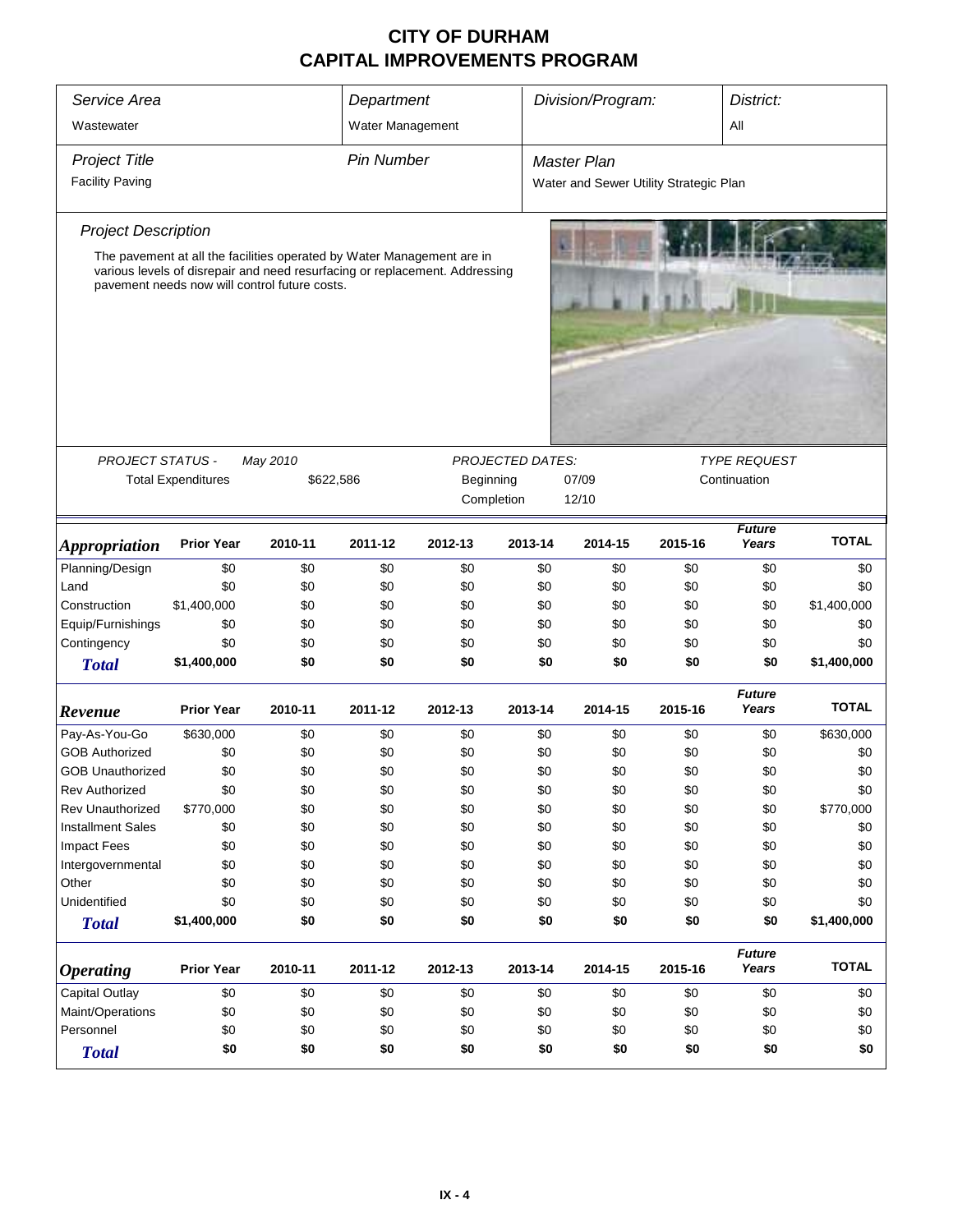| Service Area                              |                                                                                                                                                                                                                                                                                                      |                         | Department        |            |                         | Division/Program:                      |         | District:              |              |
|-------------------------------------------|------------------------------------------------------------------------------------------------------------------------------------------------------------------------------------------------------------------------------------------------------------------------------------------------------|-------------------------|-------------------|------------|-------------------------|----------------------------------------|---------|------------------------|--------------|
| Wastewater                                |                                                                                                                                                                                                                                                                                                      |                         | Water Management  |            |                         |                                        |         | 2,3                    |              |
| <b>Project Title</b>                      |                                                                                                                                                                                                                                                                                                      |                         | <b>Pin Number</b> |            |                         | <b>Master Plan</b>                     |         |                        |              |
| ND & SD WRF Automation Systems<br>Upgrade |                                                                                                                                                                                                                                                                                                      |                         | 0842-01-19-3110   |            |                         | Water and Sewer Utility Strategic Plan |         |                        |              |
| <b>Project Description</b>                |                                                                                                                                                                                                                                                                                                      |                         |                   |            |                         |                                        |         |                        |              |
| upgrades.                                 | The project is in progress and will be completed by mid 2009. This project<br>upgrades the outdated existing automation systems at the North Durham and<br>the South Durham water reclamation facilities. It includes hardware<br>replacements, some fiber optic equipment replacement, and software |                         |                   |            |                         |                                        |         |                        |              |
| <b>PROJECT STATUS -</b>                   |                                                                                                                                                                                                                                                                                                      |                         |                   |            | <b>PROJECTED DATES:</b> |                                        |         | <b>TYPE REQUEST</b>    |              |
|                                           | <b>Total Expenditures</b>                                                                                                                                                                                                                                                                            | May 2010<br>\$1,434,836 |                   | Beginning  |                         | 07/05                                  |         | Continuation           |              |
|                                           |                                                                                                                                                                                                                                                                                                      |                         |                   | Completion |                         | 08/09                                  |         |                        |              |
|                                           |                                                                                                                                                                                                                                                                                                      |                         |                   |            |                         |                                        |         |                        |              |
| <b>Appropriation</b>                      | <b>Prior Year</b>                                                                                                                                                                                                                                                                                    | 2010-11                 | 2011-12           | 2012-13    | 2013-14                 | 2014-15                                | 2015-16 | <b>Future</b><br>Years | <b>TOTAL</b> |
| Planning/Design                           | \$305,000                                                                                                                                                                                                                                                                                            | \$0                     | \$0               | \$0        | \$0                     | \$0                                    | \$0     | \$0                    | \$305,000    |
| Land                                      | \$0                                                                                                                                                                                                                                                                                                  | \$0                     | \$0               | \$0        | \$0                     | \$0                                    | \$0     | \$0                    | \$0          |
| Construction                              | \$1,068,000                                                                                                                                                                                                                                                                                          | \$0                     | \$0               | \$0        | \$0                     | \$0                                    | \$0     | \$0                    | \$1,068,000  |
| Equip/Furnishings                         | \$0                                                                                                                                                                                                                                                                                                  | \$0                     | \$0               | \$0        | \$0                     | \$0                                    | \$0     | \$0                    | \$0          |
| Contingency                               | \$152,000                                                                                                                                                                                                                                                                                            | \$0                     | \$0               | \$0        | \$0                     | \$0                                    | \$0     | \$0                    | \$152,000    |
| <b>Total</b>                              | \$1,525,000                                                                                                                                                                                                                                                                                          | \$0                     | \$0               | \$0        | \$0                     | \$0                                    | \$0     | \$0                    | \$1,525,000  |
|                                           |                                                                                                                                                                                                                                                                                                      |                         |                   |            |                         |                                        |         | <b>Future</b>          |              |
| Revenue                                   | <b>Prior Year</b>                                                                                                                                                                                                                                                                                    | 2010-11                 | 2011-12           | 2012-13    | 2013-14                 | 2014-15                                | 2015-16 | Years                  | <b>TOTAL</b> |
| Pay-As-You-Go                             | \$1,525,000                                                                                                                                                                                                                                                                                          | \$0                     | \$0               | \$0        | \$0                     | \$0                                    | \$0     | \$0                    | \$1,525,000  |
| <b>GOB Authorized</b>                     | \$0                                                                                                                                                                                                                                                                                                  | \$0                     | \$0               | \$0        | \$0                     | \$0                                    | \$0     | \$0                    | \$0          |
| <b>GOB Unauthorized</b>                   | \$0                                                                                                                                                                                                                                                                                                  | \$0                     | \$0               | \$0        | \$0                     | \$0                                    | \$0     | \$0                    | \$0          |
| <b>Rev Authorized</b>                     | \$0                                                                                                                                                                                                                                                                                                  | \$0                     | \$0               | \$0        | \$0                     | \$0                                    | \$0     | \$0                    | \$0          |
| <b>Rev Unauthorized</b>                   | \$0                                                                                                                                                                                                                                                                                                  | \$0                     | \$0               | \$0        | \$0                     | \$0                                    | \$0     | \$0                    | \$0          |
| <b>Installment Sales</b>                  | \$0                                                                                                                                                                                                                                                                                                  | \$0                     | \$0               | \$0        | \$0                     | \$0                                    | \$0     | \$0                    | \$0          |
| <b>Impact Fees</b>                        | \$0                                                                                                                                                                                                                                                                                                  | \$0                     | \$0               | \$0        | \$0                     | \$0                                    | \$0     | \$0                    | \$0          |
| Intergovernmental                         | \$0                                                                                                                                                                                                                                                                                                  | \$0                     | \$0               | \$0        | \$0                     | \$0                                    | \$0     | \$0                    | \$0          |
| Other                                     | \$0                                                                                                                                                                                                                                                                                                  | \$0                     | \$0               | \$0        | \$0                     | \$0                                    | \$0     | \$0                    | \$0          |
| Unidentified                              | \$0                                                                                                                                                                                                                                                                                                  | \$0                     | \$0               | \$0        | \$0                     | \$0                                    | \$0     | \$0                    | \$0          |
| <b>Total</b>                              | \$1,525,000                                                                                                                                                                                                                                                                                          | \$0                     | \$0               | \$0        | \$0                     | \$0                                    | \$0     | \$0                    | \$1,525,000  |
| <b>Operating</b>                          | <b>Prior Year</b>                                                                                                                                                                                                                                                                                    | 2010-11                 | 2011-12           | 2012-13    | 2013-14                 | 2014-15                                | 2015-16 | <b>Future</b><br>Years | <b>TOTAL</b> |
| Capital Outlay                            | \$0                                                                                                                                                                                                                                                                                                  | \$0                     | \$0               | \$0        | \$0                     | \$0                                    | \$0     | \$0                    | \$0          |
| Maint/Operations                          | \$150,000                                                                                                                                                                                                                                                                                            | \$50,000                | \$50,000          | \$50,000   | \$0                     | \$0                                    | \$0     | \$0                    | \$300,000    |
| Personnel                                 | \$0                                                                                                                                                                                                                                                                                                  | \$0                     | \$0               | \$0        | \$0                     | \$0                                    | \$0     | \$0                    | \$0          |
| <b>Total</b>                              | \$150,000                                                                                                                                                                                                                                                                                            | \$50,000                | \$50,000          | \$50,000   | \$0                     | \$0                                    | \$0     | \$0                    | \$300,000    |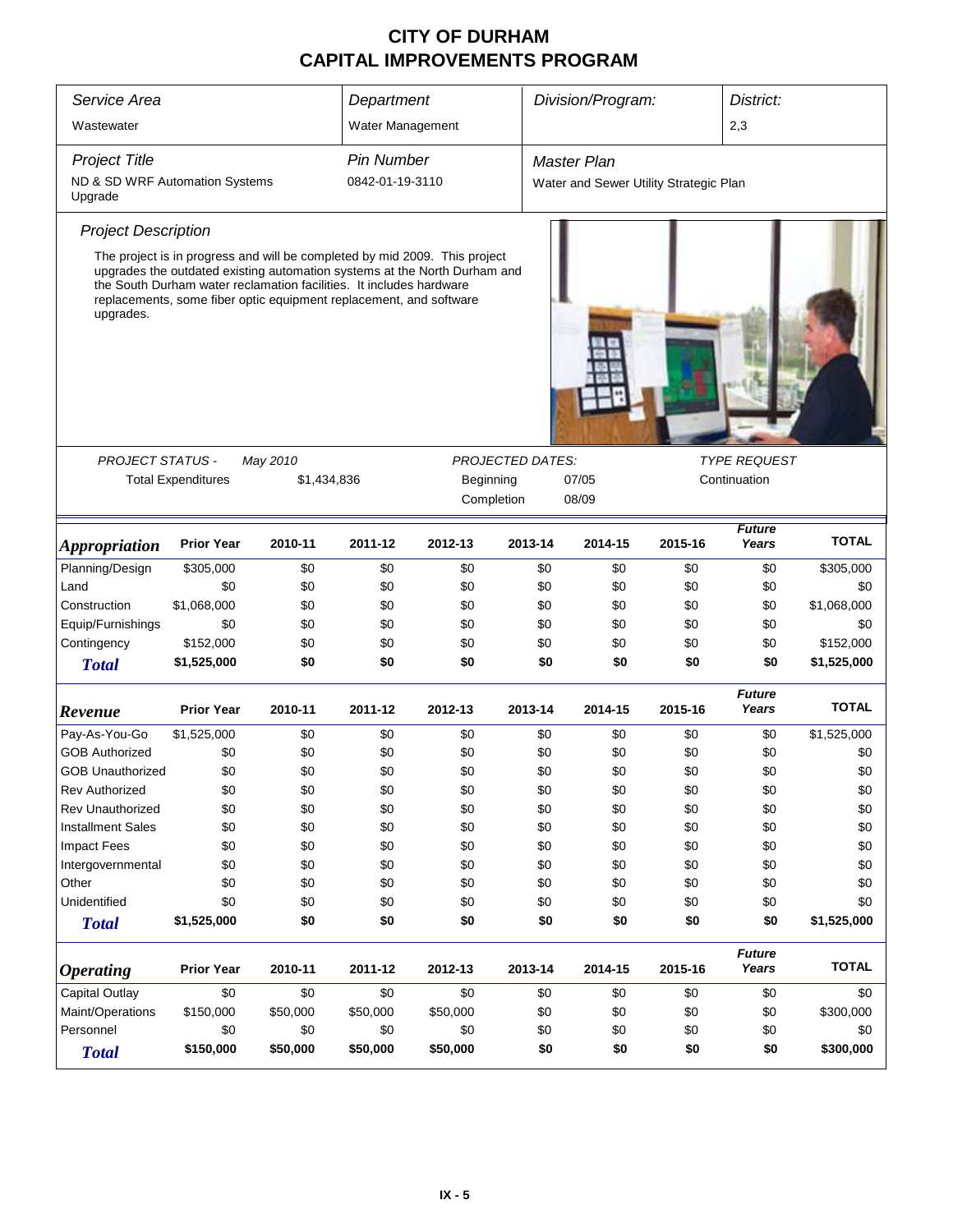| Service Area                                         | Department                                                                                                                                                                                                                                |             |                   | Division/Program:       |                         | District:                              |              |                        |              |  |
|------------------------------------------------------|-------------------------------------------------------------------------------------------------------------------------------------------------------------------------------------------------------------------------------------------|-------------|-------------------|-------------------------|-------------------------|----------------------------------------|--------------|------------------------|--------------|--|
|                                                      |                                                                                                                                                                                                                                           |             |                   |                         |                         |                                        |              |                        |              |  |
| Wastewater                                           |                                                                                                                                                                                                                                           |             | Water Management  |                         |                         | Administration                         |              | 2                      |              |  |
| <b>Project Title</b>                                 |                                                                                                                                                                                                                                           |             | <b>Pin Number</b> |                         |                         | <b>Master Plan</b>                     |              |                        |              |  |
| NDWRF Improvements & LF Gas<br>Utilization - Phase 1 |                                                                                                                                                                                                                                           |             | 0842-01-19-3110   |                         |                         | Water and Sewer Utility Strategic Plan |              |                        |              |  |
| <b>Project Description</b>                           |                                                                                                                                                                                                                                           |             |                   |                         |                         |                                        |              |                        |              |  |
| equipment.                                           | This project includes replacement of an existing 50,000 cubic feet gas holder,<br>additional process tankage and piping, and new roofs for existing buildings<br>with other rehab improvements. It also includes landfill gas utilization |             |                   |                         |                         |                                        |              |                        |              |  |
|                                                      |                                                                                                                                                                                                                                           |             |                   |                         |                         |                                        |              |                        |              |  |
| <b>PROJECT STATUS -</b>                              |                                                                                                                                                                                                                                           | May 2010    |                   |                         | <b>PROJECTED DATES:</b> |                                        |              | <b>TYPE REQUEST</b>    |              |  |
|                                                      | <b>Total Expenditures</b>                                                                                                                                                                                                                 | \$9,601,840 |                   | Beginning<br>Completion |                         | 07/04<br>07/12                         | Continuation |                        |              |  |
|                                                      |                                                                                                                                                                                                                                           |             |                   |                         |                         |                                        |              |                        |              |  |
| <i><b>Appropriation</b></i>                          | <b>Prior Year</b>                                                                                                                                                                                                                         | 2010-11     | 2011-12           | 2012-13                 | 2013-14                 | 2014-15                                | 2015-16      | <b>Future</b><br>Years | <b>TOTAL</b> |  |
| Planning/Design                                      | \$2,601,640                                                                                                                                                                                                                               | \$0         | \$0               | \$0                     | \$0                     | \$0                                    | \$0          | \$0                    | \$2,601,640  |  |
| Land                                                 | \$0                                                                                                                                                                                                                                       | \$0         | \$0               | \$0                     | \$0                     | \$0                                    | \$0          | \$0                    | \$0          |  |
| Construction                                         | \$5,763,333                                                                                                                                                                                                                               | \$0         | \$0               | \$0                     | \$0                     | \$0                                    | \$0          | \$0                    | \$5,763,333  |  |
| Equip/Furnishings                                    | \$200,000                                                                                                                                                                                                                                 | \$0         | \$0               | \$0                     | \$0                     | \$0                                    | \$0          | \$0                    | \$200,000    |  |
| Contingency                                          | \$1,310,000                                                                                                                                                                                                                               | \$0         | \$0               | \$0                     | \$0                     | \$0                                    | \$0          | \$0                    | \$1,310,000  |  |
| <b>Total</b>                                         | \$9,874,973                                                                                                                                                                                                                               | \$0         | \$0               | \$0                     | \$0                     | \$0                                    | \$0          | \$0                    | \$9,874,973  |  |
| Revenue                                              | <b>Prior Year</b>                                                                                                                                                                                                                         | 2010-11     | 2011-12           | 2012-13                 | 2013-14                 | 2014-15                                | 2015-16      | <b>Future</b><br>Years | <b>TOTAL</b> |  |
| Pay-As-You-Go                                        | \$1,000,000                                                                                                                                                                                                                               | \$0         | \$0               | \$0                     | \$0                     | \$0                                    | \$0          | \$0                    | \$1,000,000  |  |
| <b>GOB Authorized</b>                                | \$8,200,000                                                                                                                                                                                                                               | \$0         | \$0               | \$0                     | \$0                     | \$0                                    | \$0          | \$0                    | \$8,200,000  |  |
| <b>GOB Unauthorized</b>                              | \$0                                                                                                                                                                                                                                       | \$0         | \$0               | \$0                     | \$0                     | \$0                                    | \$0          | \$0                    | \$0          |  |
| <b>Rev Authorized</b>                                | \$0                                                                                                                                                                                                                                       | \$0         | \$0               | \$0                     | \$0                     | \$0                                    | \$0          | \$0                    | \$0          |  |
| <b>Rev Unauthorized</b>                              | \$0                                                                                                                                                                                                                                       | \$0         | \$0               | \$0                     | \$0                     | \$0                                    | \$0          | \$0                    | \$0          |  |
| <b>Installment Sales</b>                             | \$0                                                                                                                                                                                                                                       | \$0         | \$0               | \$0                     | \$0                     | \$0                                    | \$0          | \$0                    | \$0          |  |
| <b>Impact Fees</b>                                   | \$0                                                                                                                                                                                                                                       | \$0         | \$0               | \$0                     | \$0                     | \$0                                    | \$0          | \$0                    | \$0          |  |
| Intergovernmental                                    | \$674,973                                                                                                                                                                                                                                 | \$0         | \$0               | \$0                     | \$0                     | \$0                                    | \$0          | \$0                    | \$674,973    |  |
| Other                                                | \$0                                                                                                                                                                                                                                       | \$0         | \$0               | \$0                     | \$0                     | \$0                                    | \$0          | \$0                    | \$0          |  |
| Unidentified                                         | \$0                                                                                                                                                                                                                                       | \$0         | \$0               | \$0                     | \$0                     | \$0                                    | \$0          | \$0                    | \$0          |  |
| <b>Total</b>                                         | \$9,874,973                                                                                                                                                                                                                               | \$0         | \$0               | \$0                     | \$0                     | \$0                                    | \$0          | \$0                    | \$9,874,973  |  |
| <i><b>Operating</b></i>                              | <b>Prior Year</b>                                                                                                                                                                                                                         | 2010-11     | 2011-12           | 2012-13                 | 2013-14                 | 2014-15                                | 2015-16      | <b>Future</b><br>Years | <b>TOTAL</b> |  |
| Capital Outlay                                       | \$0                                                                                                                                                                                                                                       | \$0         | \$0               | \$0                     | \$0                     | \$0                                    | \$0          | \$0                    | \$0          |  |
| Maint/Operations                                     | \$0                                                                                                                                                                                                                                       | \$0         | \$0               | \$0                     | \$0                     | \$0                                    | \$0          | \$0                    | \$0          |  |
| Personnel                                            | \$0                                                                                                                                                                                                                                       | \$0         | \$0               | \$0                     | \$0                     | \$0                                    | \$0          | \$0                    | \$0          |  |
| <b>Total</b>                                         | \$0                                                                                                                                                                                                                                       | \$0         | \$0               | \$0                     | \$0                     | \$0                                    | \$0          | \$0                    | \$0          |  |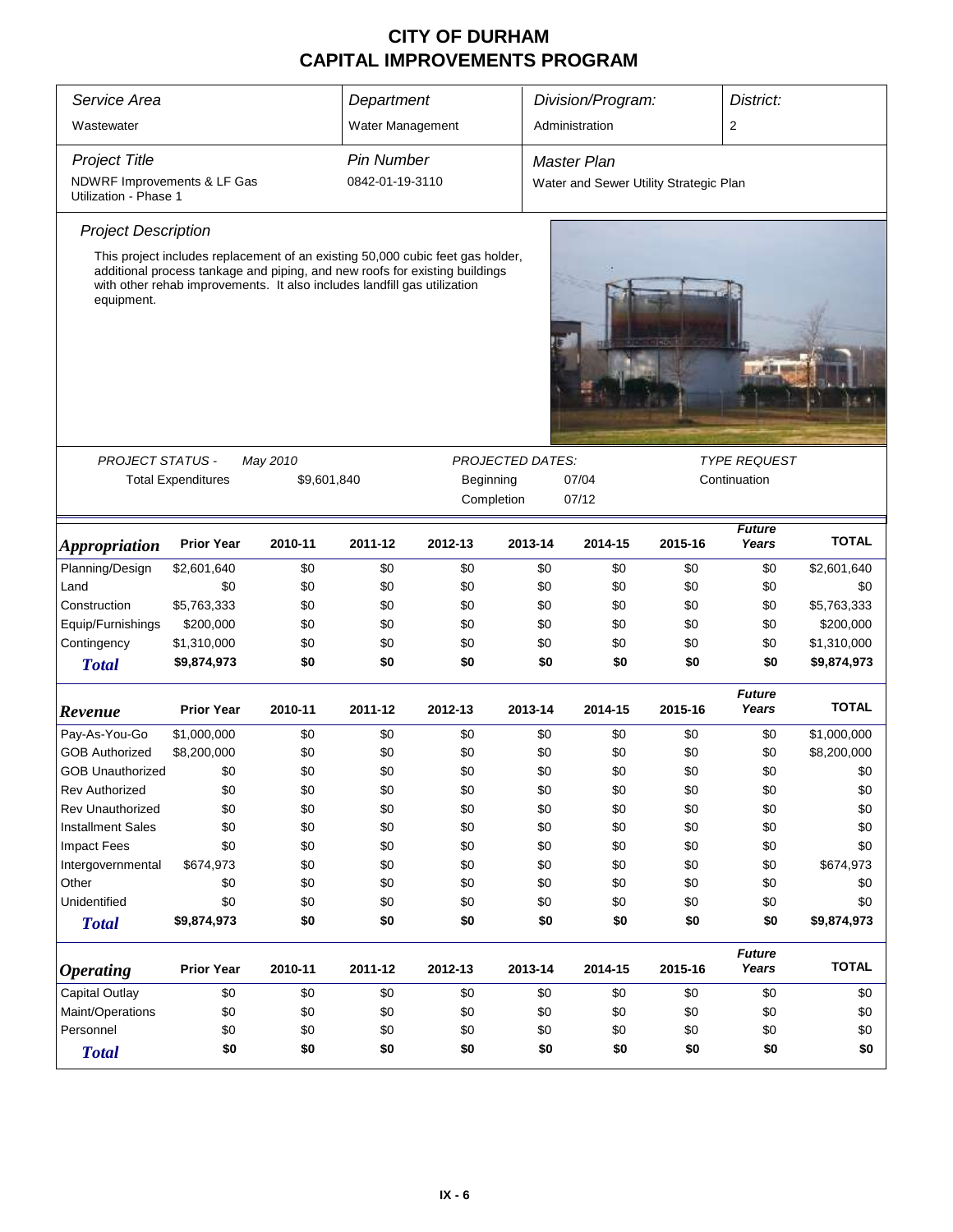| Service Area                | Department                                                                                                                                                                                                              |         |                                                   | Division/Program: |         | District:                              |                             |                        |              |
|-----------------------------|-------------------------------------------------------------------------------------------------------------------------------------------------------------------------------------------------------------------------|---------|---------------------------------------------------|-------------------|---------|----------------------------------------|-----------------------------|------------------------|--------------|
| Wastewater                  |                                                                                                                                                                                                                         |         | Water Management                                  |                   |         | Adminstration                          |                             | 2                      |              |
| <b>Project Title</b>        |                                                                                                                                                                                                                         |         | <b>Pin Number</b>                                 |                   |         | <b>Master Plan</b>                     |                             |                        |              |
| NDWRF Sludge Pad Cover      |                                                                                                                                                                                                                         |         | 0842-01-19-3110                                   |                   |         | Water and Sewer Utility Strategic Plan |                             |                        |              |
| <b>Project Description</b>  |                                                                                                                                                                                                                         |         |                                                   |                   |         |                                        |                             |                        |              |
|                             | This project funds construction of a roof over the North Durham Water<br>Reclamation Facility's existing sludge storage pad. The roof will improve the<br>effectiveness of the sludge storage process and reduce odors. |         |                                                   |                   |         |                                        | Picture<br><b>Available</b> |                        |              |
|                             | <b>PROJECTED DATES:</b><br><b>PROJECT STATUS -</b><br>May 2010<br><b>TYPE REQUEST</b>                                                                                                                                   |         |                                                   |                   |         |                                        |                             |                        |              |
|                             | <b>Total Expenditures</b>                                                                                                                                                                                               |         | \$1,968,865<br>Beginning<br>01/09<br>Continuation |                   |         |                                        |                             |                        |              |
|                             |                                                                                                                                                                                                                         |         |                                                   | Completion        |         | 07/12                                  |                             |                        |              |
| <i><b>Appropriation</b></i> | <b>Prior Year</b>                                                                                                                                                                                                       | 2010-11 | 2011-12                                           | 2012-13           | 2013-14 | 2014-15                                | 2015-16                     | <b>Future</b><br>Years | <b>TOTAL</b> |
| Planning/Design             | \$241,000                                                                                                                                                                                                               | \$0     | \$0                                               | \$0               | \$0     | \$0                                    | \$0                         | \$0                    | \$241,000    |
| Land                        | \$0                                                                                                                                                                                                                     | \$0     | \$0                                               | \$0               | \$0     | \$0                                    | \$0                         | \$0                    | \$0          |
| Construction                | \$1,606,000                                                                                                                                                                                                             | \$0     | \$0                                               | \$0               | \$0     | \$0                                    | \$0                         | \$0                    | \$1,606,000  |
| Equip/Furnishings           | \$0                                                                                                                                                                                                                     | \$0     | \$0                                               | \$0               | \$0     | \$0                                    | \$0                         | \$0                    | \$0          |
| Contingency                 | \$120,000                                                                                                                                                                                                               | \$0     | \$0                                               | \$0               | \$0     | \$0                                    | \$0                         | \$0                    | \$120,000    |
| <b>Total</b>                | \$1,967,000                                                                                                                                                                                                             | \$0     | \$0                                               | \$0               | \$0     | \$0                                    | \$0                         | \$0                    | \$1,967,000  |
| Revenue                     | <b>Prior Year</b>                                                                                                                                                                                                       | 2010-11 | 2011-12                                           | 2012-13           | 2013-14 | 2014-15                                | 2015-16                     | <b>Future</b><br>Years | <b>TOTAL</b> |
| Pay-As-You-Go               | \$1,164,375                                                                                                                                                                                                             | \$0     | \$0                                               | \$0               | \$0     | \$0                                    | \$0                         | \$0                    | \$1,164,375  |
| <b>GOB Authorized</b>       | \$0                                                                                                                                                                                                                     | \$0     | \$0                                               | \$0               | \$0     | \$0                                    | \$0                         | \$0                    | \$0          |
| <b>GOB Unauthorized</b>     | \$0                                                                                                                                                                                                                     | \$0     | \$0                                               | \$0               | \$0     | \$0                                    | \$0                         | \$0                    | \$0          |
| <b>Rev Authorized</b>       | \$0                                                                                                                                                                                                                     | \$0     | \$0                                               | \$0               | \$0     | \$0                                    | \$0                         | \$0                    | \$0          |
| Rev Unauthorized            | \$802,625                                                                                                                                                                                                               | \$0     | \$0                                               | \$0               | \$0     | \$0                                    | \$0                         | \$0                    | \$802,625    |
| <b>Installment Sales</b>    | \$0                                                                                                                                                                                                                     | \$0     | \$0                                               | \$0               | \$0     | \$0                                    | \$0                         | \$0                    | \$0          |
| <b>Impact Fees</b>          | \$0                                                                                                                                                                                                                     | \$0     | \$0                                               | \$0               | \$0     | \$0                                    | \$0                         | \$0                    | \$0          |
| Intergovernmental           | \$0                                                                                                                                                                                                                     | \$0     | \$0                                               | \$0               | \$0     | \$0                                    | \$0                         | \$0                    | \$0          |
| Other                       | \$0                                                                                                                                                                                                                     | \$0     | \$0                                               | \$0               | \$0     | \$0                                    | \$0                         | \$0                    | \$0          |
| Unidentified                | \$0                                                                                                                                                                                                                     | \$0     | \$0                                               | \$0               | \$0     | \$0                                    | \$0                         | \$0                    | \$0          |
| <b>Total</b>                | \$1,967,000                                                                                                                                                                                                             | \$0     | \$0                                               | \$0               | \$0     | \$0                                    | \$0                         | \$0                    | \$1,967,000  |
| <b>Operating</b>            | <b>Prior Year</b>                                                                                                                                                                                                       | 2010-11 | 2011-12                                           | 2012-13           | 2013-14 | 2014-15                                | 2015-16                     | <b>Future</b><br>Years | <b>TOTAL</b> |
| Capital Outlay              | \$0                                                                                                                                                                                                                     | \$0     | \$0                                               | \$0               | \$0     | \$0                                    | \$0                         | \$0                    | \$0          |
| Maint/Operations            | \$0                                                                                                                                                                                                                     | \$0     | \$0                                               | \$0               | \$0     | \$0                                    | \$0                         | \$0                    | \$0          |
| Personnel                   | \$0                                                                                                                                                                                                                     | \$0     | \$0                                               | \$0               | \$0     | \$0                                    | \$0                         | \$0                    | \$0          |
| <b>Total</b>                | \$0                                                                                                                                                                                                                     | \$0     | \$0                                               | \$0               | \$0     | \$0                                    | \$0                         | \$0                    | \$0          |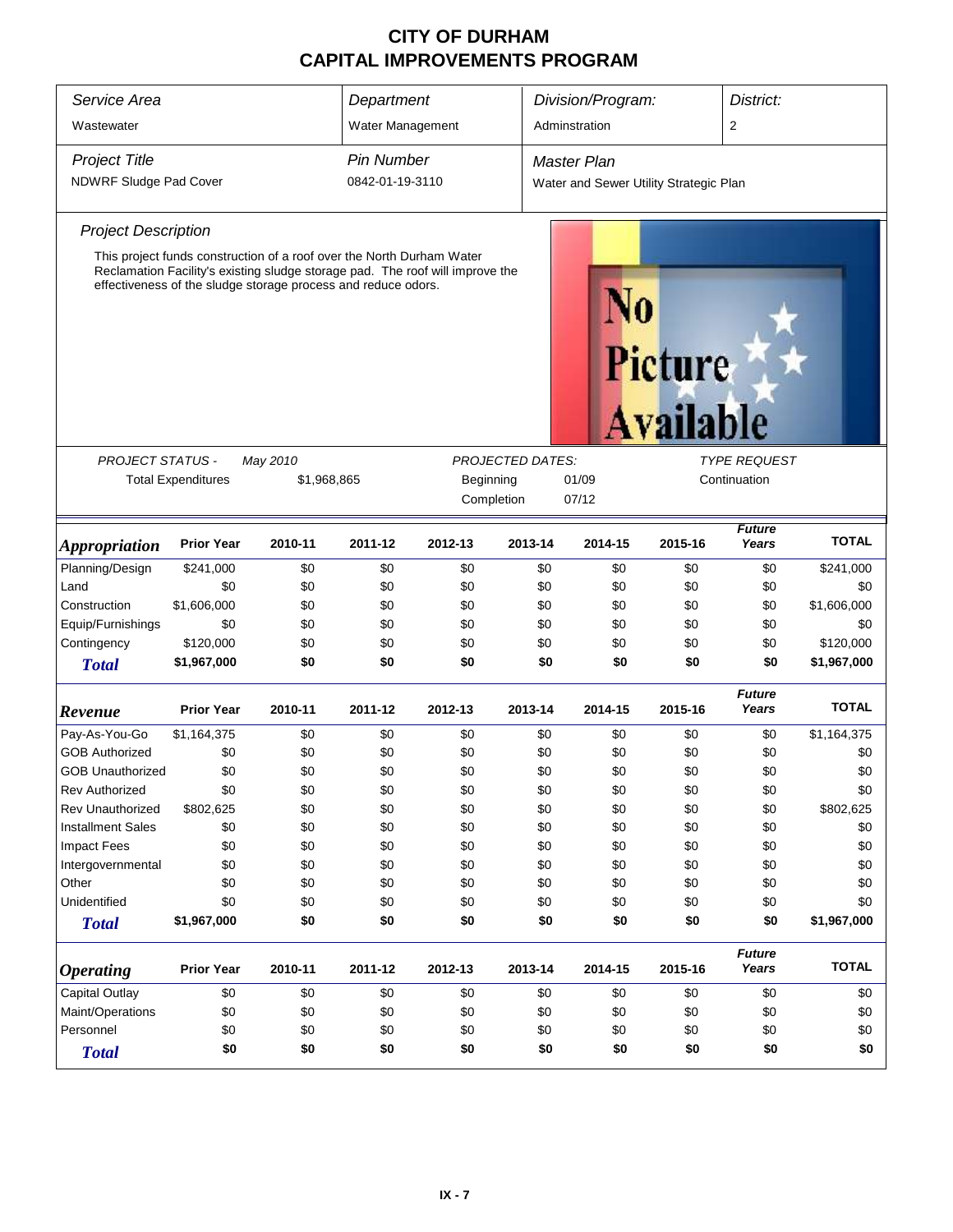| Service Area                          |                           |          |                                                                                                                                                                                                                                                                                                                                                                                      |           | District:               |                                        |              |                        |              |
|---------------------------------------|---------------------------|----------|--------------------------------------------------------------------------------------------------------------------------------------------------------------------------------------------------------------------------------------------------------------------------------------------------------------------------------------------------------------------------------------|-----------|-------------------------|----------------------------------------|--------------|------------------------|--------------|
|                                       |                           |          | Department                                                                                                                                                                                                                                                                                                                                                                           |           |                         | Division/Program:                      |              |                        |              |
| Wastewater                            |                           |          | Water Management                                                                                                                                                                                                                                                                                                                                                                     |           |                         | Administration                         |              | 2                      |              |
| <b>Project Title</b>                  |                           |          | <b>Pin Number</b>                                                                                                                                                                                                                                                                                                                                                                    |           |                         | <b>Master Plan</b>                     |              |                        |              |
| Reclaimed Water Systems, Phases 1 & 2 |                           |          | 0842-01-19-3110                                                                                                                                                                                                                                                                                                                                                                      |           |                         | Water and Sewer Utility Strategic Plan |              |                        |              |
| <b>Project Description</b>            |                           |          |                                                                                                                                                                                                                                                                                                                                                                                      |           |                         |                                        |              |                        |              |
|                                       |                           |          | Funds have been approved for (Phase 1 which includes bulk tank distribution<br>facilities, a Reclaimed Water Master Plan, and construction of a reclaimed<br>water pumping station). Phase 2 consists of initial pipelines to distribute<br>reclaimed water to areas that can use reclaimed water to replace water<br>demand currently provided by the potable treated water system. |           |                         |                                        |              |                        |              |
|                                       |                           |          |                                                                                                                                                                                                                                                                                                                                                                                      |           |                         |                                        |              |                        |              |
| <b>PROJECT STATUS -</b>               |                           | May 2010 |                                                                                                                                                                                                                                                                                                                                                                                      |           | <b>PROJECTED DATES:</b> |                                        |              | <b>TYPE REQUEST</b>    |              |
|                                       | <b>Total Expenditures</b> |          | \$0                                                                                                                                                                                                                                                                                                                                                                                  |           | Beginning               | 09/09                                  | Continuation |                        |              |
|                                       |                           |          |                                                                                                                                                                                                                                                                                                                                                                                      |           | Completion              | 07/18                                  |              |                        |              |
| <i><b>Appropriation</b></i>           | <b>Prior Year</b>         | 2010-11  | 2011-12                                                                                                                                                                                                                                                                                                                                                                              | 2012-13   | 2013-14                 | 2014-15                                | 2015-16      | <b>Future</b><br>Years | <b>TOTAL</b> |
| Planning/Design                       | \$366,000                 | \$0      | \$1,568,000                                                                                                                                                                                                                                                                                                                                                                          | \$105,000 | \$105,000               | \$105,000                              | \$105,000    | \$0                    | \$2,354,000  |
| Land                                  | \$0                       | \$0      | \$0                                                                                                                                                                                                                                                                                                                                                                                  | \$0       | \$0                     | \$0                                    | \$0          | \$0                    | \$0          |
| Construction                          | \$1,102,000               | \$0      | \$5,489,000                                                                                                                                                                                                                                                                                                                                                                          | \$368,000 | \$368,000               | \$368,000                              | \$368,000    | \$0                    | \$8,063,000  |
| Equip/Furnishings                     | \$0                       | \$0      | \$0                                                                                                                                                                                                                                                                                                                                                                                  | \$0       | \$0                     | \$0                                    | \$0          | \$0                    | \$0          |
| Contingency                           | \$163,000                 | \$0      | \$784,000                                                                                                                                                                                                                                                                                                                                                                            | \$52,000  | \$52,000                | \$52,000                               | \$52,000     | \$0                    | \$1,155,000  |
| <b>Total</b>                          | \$1,631,000               | \$0      | \$7,841,000                                                                                                                                                                                                                                                                                                                                                                          | \$525,000 | \$525,000               | \$525,000                              | \$525,000    | \$0                    | \$11,572,000 |
| Revenue                               | <b>Prior Year</b>         | 2010-11  | 2011-12                                                                                                                                                                                                                                                                                                                                                                              | 2012-13   | 2013-14                 | 2014-15                                | 2015-16      | <b>Future</b><br>Years | <b>TOTAL</b> |
| Pay-As-You-Go                         | \$0                       | \$0      | \$0                                                                                                                                                                                                                                                                                                                                                                                  | \$0       | \$0                     | \$0                                    | \$0          | \$0                    | \$0          |
| <b>GOB Authorized</b>                 | \$0                       | \$0      | \$0                                                                                                                                                                                                                                                                                                                                                                                  | \$0       | \$0                     | \$0                                    | \$0          | \$0                    | \$0          |
| <b>GOB Unauthorized</b>               | \$0                       | \$0      | \$0                                                                                                                                                                                                                                                                                                                                                                                  | \$0       | \$0                     | \$0                                    | \$0          | \$0                    | \$0          |
| Rev Authorized                        | \$0                       | \$0      | \$0                                                                                                                                                                                                                                                                                                                                                                                  | \$0       | \$0                     | \$0                                    | \$0          | \$0                    | \$0          |
| Rev Unauthorized                      | \$1,631,000               | \$0      | \$7,841,000                                                                                                                                                                                                                                                                                                                                                                          | \$525,000 | \$525,000               | \$525,000                              | \$525,000    | \$0                    | 11,572,000   |
| <b>Installment Sales</b>              | \$0                       | \$0      | \$0                                                                                                                                                                                                                                                                                                                                                                                  | \$0       | \$0                     | \$0                                    | \$0          | \$0                    | \$0          |
| <b>Impact Fees</b>                    | \$0                       | \$0      | \$0                                                                                                                                                                                                                                                                                                                                                                                  | \$0       | \$0                     | \$0                                    | \$0          | \$0                    | \$0          |
| Intergovernmental                     | \$0                       | \$0      | \$0                                                                                                                                                                                                                                                                                                                                                                                  | \$0       | \$0                     | \$0                                    | \$0          | \$0                    | \$0          |
| Other                                 | \$0                       | \$0      | \$0                                                                                                                                                                                                                                                                                                                                                                                  | \$0       | \$0                     | \$0                                    | \$0          | \$0                    | \$0          |
| Unidentified                          | \$0                       | \$0      | \$0                                                                                                                                                                                                                                                                                                                                                                                  | \$0       | \$0                     | \$0                                    | \$0          | \$0                    | \$0          |
| <b>Total</b>                          | \$1,631,000               | \$0      | \$7,841,000                                                                                                                                                                                                                                                                                                                                                                          | \$525,000 | \$525,000               | \$525,000                              | \$525,000    | \$0                    | \$11,572,000 |
| <b>Operating</b>                      | <b>Prior Year</b>         | 2010-11  | 2011-12                                                                                                                                                                                                                                                                                                                                                                              | 2012-13   | 2013-14                 | 2014-15                                | 2015-16      | <b>Future</b><br>Years | <b>TOTAL</b> |
| Capital Outlay                        | \$0                       | \$0      | \$0                                                                                                                                                                                                                                                                                                                                                                                  | \$0       | \$0                     | \$0                                    | \$0          | \$0                    | \$0          |
| Maint/Operations                      | \$0                       | \$0      | \$0                                                                                                                                                                                                                                                                                                                                                                                  | \$0       | \$0                     | \$0                                    | \$0          | \$0                    | \$0          |
| Personnel                             | \$0                       | \$0      | \$0                                                                                                                                                                                                                                                                                                                                                                                  | \$0       | \$0                     | \$0                                    | \$0          | \$0                    | \$0          |
| <b>Total</b>                          | \$0                       | \$0      | \$0                                                                                                                                                                                                                                                                                                                                                                                  | \$0       | \$0                     | \$0                                    | \$0          | \$0                    | \$0          |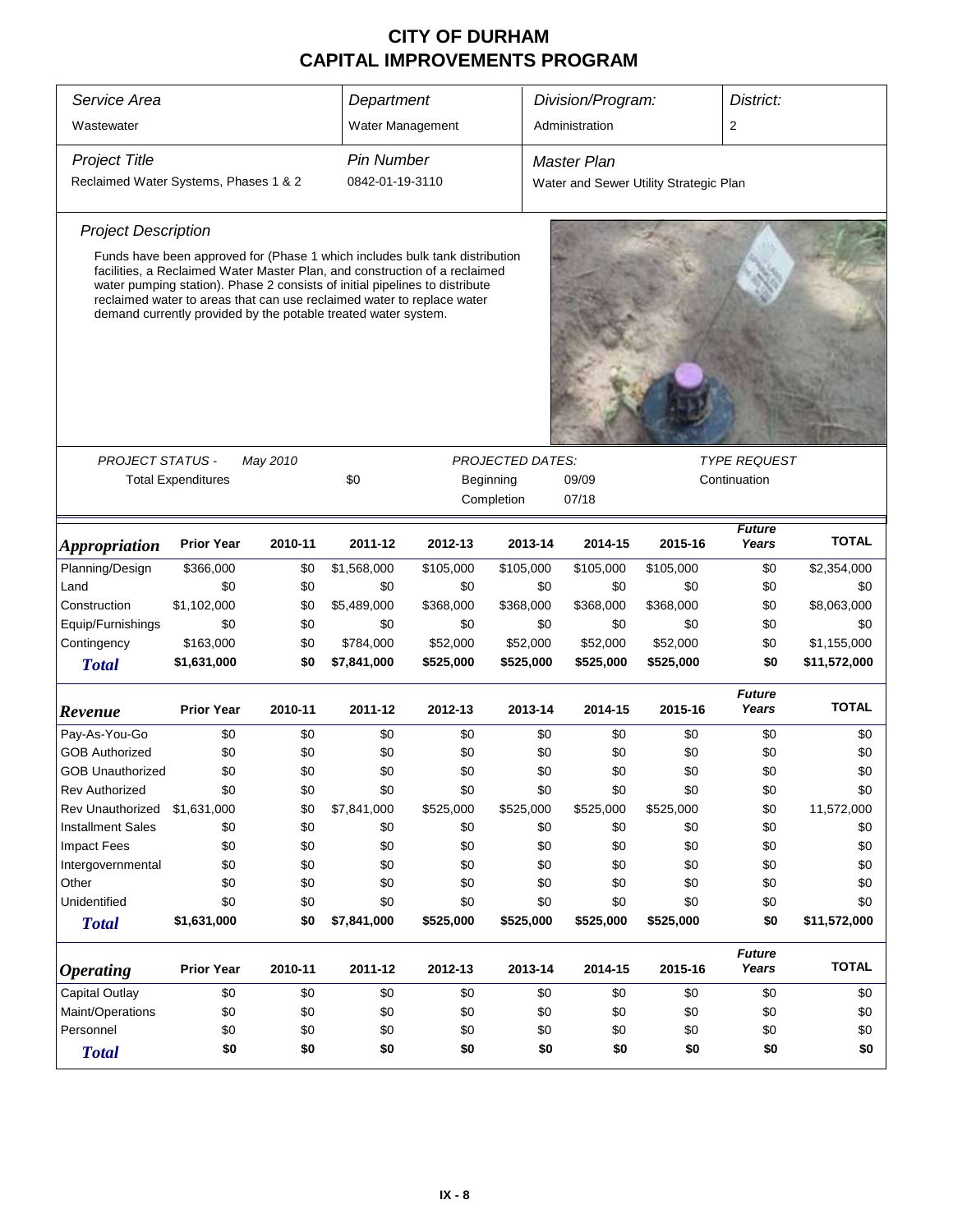| Service Area<br>Wastewater                         |                                                                |           |                                                                                                                                                       | Department<br>Water Management |            | Division/Program:                                            |            | District:<br>3         |                    |  |
|----------------------------------------------------|----------------------------------------------------------------|-----------|-------------------------------------------------------------------------------------------------------------------------------------------------------|--------------------------------|------------|--------------------------------------------------------------|------------|------------------------|--------------------|--|
| <b>Project Title</b><br>SDWRF Sludge Pad Expansion |                                                                |           | <b>Pin Number</b><br>0708-04-54-1692                                                                                                                  |                                |            | <b>Master Plan</b><br>Water and Sewer Utility Strategic Plan |            |                        |                    |  |
| <b>Project Description</b>                         |                                                                |           |                                                                                                                                                       |                                |            |                                                              |            |                        |                    |  |
|                                                    |                                                                |           | This project will construct an addition to the existing sludge storage pad with a<br>cover to properly handle increased de-watered sludge quantities. |                                |            |                                                              |            |                        |                    |  |
|                                                    |                                                                |           |                                                                                                                                                       |                                |            |                                                              |            |                        |                    |  |
|                                                    |                                                                |           |                                                                                                                                                       |                                |            |                                                              |            |                        |                    |  |
|                                                    | <b>PROJECT STATUS -</b><br><b>PROJECTED DATES:</b><br>May 2010 |           |                                                                                                                                                       |                                |            |                                                              |            | <b>TYPE REQUEST</b>    |                    |  |
|                                                    | <b>Total Expenditures</b>                                      |           | \$0                                                                                                                                                   | Beginning                      | Completion | 03/11<br>07/14                                               | <b>New</b> |                        |                    |  |
| <i><b>Appropriation</b></i>                        | <b>Prior Year</b>                                              | 2010-11   | 2011-12                                                                                                                                               | 2012-13                        | 2013-14    | 2014-15                                                      | 2015-16    | <b>Future</b><br>Years | <b>TOTAL</b>       |  |
| Planning/Design                                    | \$0                                                            | \$485,000 | \$0                                                                                                                                                   | \$0                            | \$0        | \$0                                                          | \$0        | \$0                    | \$485,000          |  |
| Land                                               | \$0                                                            | \$0       | \$0                                                                                                                                                   | \$0                            | \$0        | \$0                                                          | \$0        | \$0                    | \$0                |  |
| Construction                                       | \$0                                                            | \$0       | \$2,426,000                                                                                                                                           | \$0                            | \$0        | \$0                                                          | \$0        | \$0                    | \$2,426,000        |  |
| Equip/Furnishings                                  | \$0                                                            | \$0       | \$0                                                                                                                                                   | \$0                            | \$0        | \$0                                                          | \$0        | \$0                    | \$0                |  |
| Contingency                                        | \$0                                                            | \$0       | \$243,000                                                                                                                                             | \$0                            | \$0        | \$0                                                          | \$0        | \$0                    | \$243,000          |  |
| <b>Total</b>                                       | \$0                                                            | \$485,000 | \$2,669,000                                                                                                                                           | \$0                            | \$0        | \$0                                                          | \$0        | \$0                    | \$3,154,000        |  |
| Revenue                                            | <b>Prior Year</b>                                              | 2010-11   | 2011-12                                                                                                                                               | 2012-13                        | 2013-14    | 2014-15                                                      | 2015-16    | <b>Future</b><br>Years | <b>TOTAL</b>       |  |
| Pay-As-You-Go                                      | \$0                                                            | \$0       | \$0                                                                                                                                                   | \$0                            | \$0        | \$0                                                          | \$0        | \$0                    | \$0                |  |
| <b>GOB Authorized</b>                              | \$0                                                            | \$0       | \$0                                                                                                                                                   | \$0                            | \$0        | \$0                                                          | \$0        | \$0                    | \$0                |  |
| <b>GOB Unauthorized</b>                            | \$0                                                            | \$0       | \$0                                                                                                                                                   | \$0                            | \$0        | \$0                                                          | \$0        | \$0                    | \$0                |  |
| Rev Authorized                                     | \$0                                                            | \$0       | \$0                                                                                                                                                   | \$0                            | \$0        | \$0                                                          | \$0        | \$0                    | \$0                |  |
| <b>Rev Unauthorized</b>                            | \$0                                                            | \$485,000 | \$2,669,000                                                                                                                                           | \$0                            | \$0        | \$0                                                          | \$0        | \$0                    | \$3,154,000        |  |
| <b>Installment Sales</b>                           | \$0                                                            | \$0       | \$0                                                                                                                                                   | \$0                            | \$0        | \$0                                                          | \$0        | \$0                    | \$0                |  |
| <b>Impact Fees</b>                                 | \$0                                                            | \$0       | \$0                                                                                                                                                   | \$0                            | \$0        | \$0                                                          | \$0        | \$0                    | \$0                |  |
| Intergovernmental                                  | \$0                                                            | \$0       | \$0                                                                                                                                                   | \$0                            | \$0        | \$0                                                          | \$0        | \$0                    | \$0                |  |
| Other                                              | \$0                                                            | \$0       | \$0                                                                                                                                                   | \$0                            | \$0        | \$0                                                          | \$0        | \$0                    | \$0                |  |
| Unidentified                                       | \$0<br>\$0                                                     | \$0       | \$0                                                                                                                                                   | \$0<br>\$0                     | \$0<br>\$0 | \$0<br>\$0                                                   | \$0<br>\$0 | \$0<br>\$0             | \$0<br>\$3,154,000 |  |
| <b>Total</b>                                       |                                                                | \$485,000 | \$2,669,000                                                                                                                                           |                                |            |                                                              |            |                        |                    |  |
| <b>Operating</b>                                   | <b>Prior Year</b>                                              | 2010-11   | 2011-12                                                                                                                                               | 2012-13                        | 2013-14    | 2014-15                                                      | 2015-16    | <b>Future</b><br>Years | <b>TOTAL</b>       |  |
| Capital Outlay                                     | \$0                                                            | \$0       | \$0                                                                                                                                                   | \$0                            | \$0        | \$0                                                          | \$0        | \$0                    | \$0                |  |
| Maint/Operations                                   | \$0                                                            | \$0       | \$0                                                                                                                                                   | \$0                            | \$0        | \$0                                                          | \$0        | \$0                    | \$0                |  |
| Personnel                                          | \$0                                                            | \$0       | \$0                                                                                                                                                   | \$0                            | \$0        | \$0                                                          | \$0        | \$0                    | \$0                |  |
| <b>Total</b>                                       | \$0                                                            | \$0       | \$0                                                                                                                                                   | \$0                            | \$0        | \$0                                                          | \$0        | \$0                    | \$0                |  |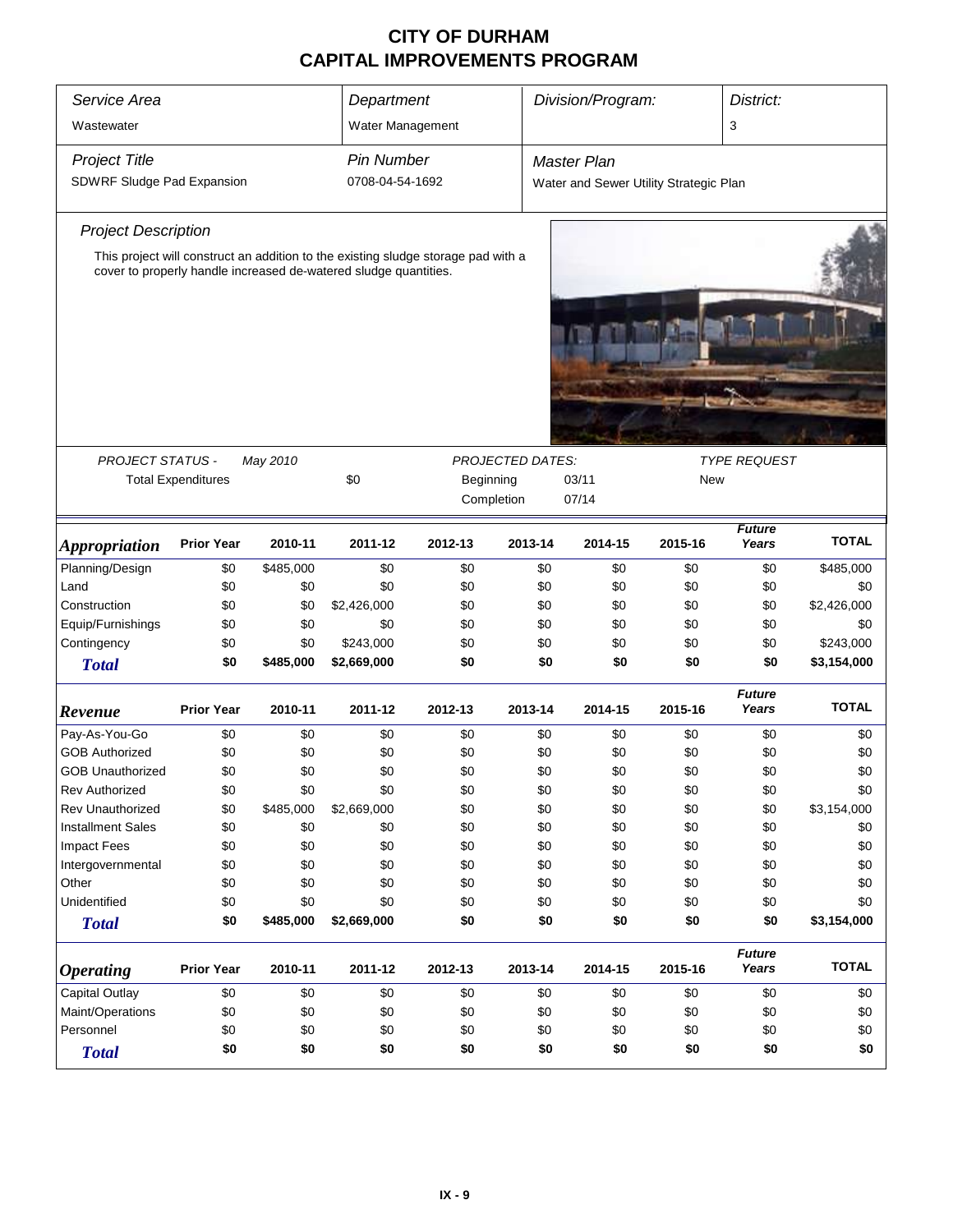| Service Area<br>Wastewater                                     |                                                                                                                                                                                                                                                                                                                      |             | Department        | Water Management |                         | Division/Program:<br>Administration         |                         |                        | District:      |  |
|----------------------------------------------------------------|----------------------------------------------------------------------------------------------------------------------------------------------------------------------------------------------------------------------------------------------------------------------------------------------------------------------|-------------|-------------------|------------------|-------------------------|---------------------------------------------|-------------------------|------------------------|----------------|--|
| <b>Project Title</b><br>Sewer Collection System Rehabilitation |                                                                                                                                                                                                                                                                                                                      |             | <b>Pin Number</b> |                  |                         | Master Plan<br>Water & Sewer Strategic Plan |                         |                        |                |  |
| <b>Project Description</b>                                     |                                                                                                                                                                                                                                                                                                                      |             |                   |                  |                         |                                             |                         |                        |                |  |
| an on-going program.                                           | This project involves condition assesment, rehabilitation and replacement of<br>the City's Sewer Collection System. Sewer mains, manholes, outfalls, force<br>mains and pump stations are inspected and analyzed, for decisions on<br>appropriate methods of rehabiltation or replacement of infrastructure. This is |             |                   |                  |                         |                                             |                         |                        |                |  |
|                                                                |                                                                                                                                                                                                                                                                                                                      |             |                   |                  |                         |                                             |                         |                        |                |  |
| <b>PROJECT STATUS -</b>                                        |                                                                                                                                                                                                                                                                                                                      | May 2010    |                   |                  | <b>PROJECTED DATES:</b> |                                             |                         | <b>TYPE REQUEST</b>    |                |  |
|                                                                | <b>Total Expenditures</b>                                                                                                                                                                                                                                                                                            |             | \$20,857,436      |                  | Beginning<br>Completion | 12/04<br>12/24                              | Continuation            |                        |                |  |
|                                                                |                                                                                                                                                                                                                                                                                                                      |             |                   |                  |                         |                                             |                         | <b>TOTAL</b>           |                |  |
| <i><b>Appropriation</b></i>                                    | <b>Prior Year</b>                                                                                                                                                                                                                                                                                                    | 2010-11     | 2011-12           | 2012-13          | 2013-14                 | 2014-15                                     | 2015-16                 | Years                  |                |  |
| Planning/Design                                                | \$143,920                                                                                                                                                                                                                                                                                                            | \$0         | \$0               | \$0              | \$0                     | \$0                                         | \$0                     | \$0                    | \$143,920      |  |
| Land                                                           | \$46,767                                                                                                                                                                                                                                                                                                             | \$0         | \$0               | \$0              | \$0                     | \$0                                         | \$0                     | \$0                    | \$46,767       |  |
| Construction                                                   | 34, 147, 167                                                                                                                                                                                                                                                                                                         | \$2,000,000 | \$7,000,000       | \$7,000,000      | \$7,000,000             | \$7,000,000                                 | \$7,000,000             | \$7,000,000            | 78,147,167     |  |
| Equip/Furnishings<br>Contingency                               | \$5,895<br>\$0                                                                                                                                                                                                                                                                                                       | \$0<br>\$0  | \$0<br>\$0        | \$0<br>\$0       | \$0<br>\$0              | \$0<br>\$0                                  | \$0<br>\$0              | \$0<br>\$0             | \$5,895<br>\$0 |  |
| <b>Total</b>                                                   | \$34,343,749                                                                                                                                                                                                                                                                                                         | \$2,000,000 | \$7,000,000       | \$7,000,000      | \$7,000,000             |                                             | \$7,000,000 \$7,000,000 | \$7,000,000            | \$78,343,749   |  |
| Revenue                                                        | <b>Prior Year</b>                                                                                                                                                                                                                                                                                                    | 2010-11     | 2011-12           | 2012-13          | 2013-14                 | 2014-15                                     | 2015-16                 | <b>Future</b><br>Years | <b>TOTAL</b>   |  |
| Pay-As-You-Go                                                  | 17,701,359                                                                                                                                                                                                                                                                                                           | \$0         | \$0               | \$0              | \$0                     | \$0                                         | \$0                     | \$0                    | 17,701,359     |  |
| <b>GOB Authorized</b>                                          | \$4,850,000                                                                                                                                                                                                                                                                                                          | \$0         | \$0               | \$0              | \$0                     | \$0                                         | \$0                     | \$0                    | \$4,850,000    |  |
| <b>GOB Unauthorized</b>                                        | \$0                                                                                                                                                                                                                                                                                                                  | \$0         | \$0               | \$0              | \$0                     | \$0                                         | \$0                     | \$0                    | \$0            |  |
| <b>Rev Authorized</b>                                          | \$2,187,769                                                                                                                                                                                                                                                                                                          | \$0         | \$0               | \$0              | \$0                     | \$0                                         | \$0                     | \$0                    | \$2,187,769    |  |
| Rev Unauthorized                                               | \$4,289,118                                                                                                                                                                                                                                                                                                          | \$2,000,000 | \$7,000,000       | \$7,000,000      | \$7,000,000             | \$7,000,000 \$7,000,000                     |                         | \$7,000,000            | 48,289,118     |  |
| <b>Installment Sales</b>                                       | \$0                                                                                                                                                                                                                                                                                                                  | \$0         | \$0               | \$0              | \$0                     | \$0                                         | \$0                     | \$0                    | \$0            |  |
| Impact Fees                                                    | \$0                                                                                                                                                                                                                                                                                                                  | \$0         | \$0               | \$0              | \$0                     | \$0                                         | \$0                     | \$0                    | \$0            |  |
| Intergovernmental                                              | \$1,858,660                                                                                                                                                                                                                                                                                                          | \$0         | \$0               | \$0              | \$0                     | \$0                                         | \$0                     | \$0                    | \$1,858,660    |  |
| Other                                                          | \$3,456,843                                                                                                                                                                                                                                                                                                          | \$0         | \$0               | \$0              | \$0                     | \$0                                         | \$0                     | \$0                    | \$3,456,843    |  |
| Unidentified                                                   | \$0                                                                                                                                                                                                                                                                                                                  | \$0         | \$0               | \$0              | \$0                     | \$0                                         | \$0                     | \$0                    | \$0            |  |
| <b>Total</b>                                                   | \$34,343,749                                                                                                                                                                                                                                                                                                         | \$2,000,000 | \$7,000,000       | \$7,000,000      | \$7,000,000             |                                             | \$7,000,000 \$7,000,000 | \$7,000,000            | \$78,343,749   |  |
| <i><b>Operating</b></i>                                        | <b>Prior Year</b>                                                                                                                                                                                                                                                                                                    | 2010-11     | 2011-12           | 2012-13          | 2013-14                 | 2014-15                                     | 2015-16                 | <b>Future</b><br>Years | <b>TOTAL</b>   |  |
| Capital Outlay                                                 | \$0                                                                                                                                                                                                                                                                                                                  | \$0         | \$0               | \$0              | \$0                     | \$0                                         | \$0                     | \$0                    | \$0            |  |
| Maint/Operations                                               | \$0                                                                                                                                                                                                                                                                                                                  | \$0         | \$0               | \$0              | \$0                     | \$0                                         | \$0                     | \$0                    | \$0            |  |
| Personnel                                                      | \$0                                                                                                                                                                                                                                                                                                                  | \$0         | \$0               | \$0              | \$0                     | \$0                                         | \$0                     | \$0                    | \$0            |  |
| <b>Total</b>                                                   | \$0                                                                                                                                                                                                                                                                                                                  | \$0         | \$0               | \$0              | \$0                     | \$0                                         | \$0                     | \$0                    | \$0            |  |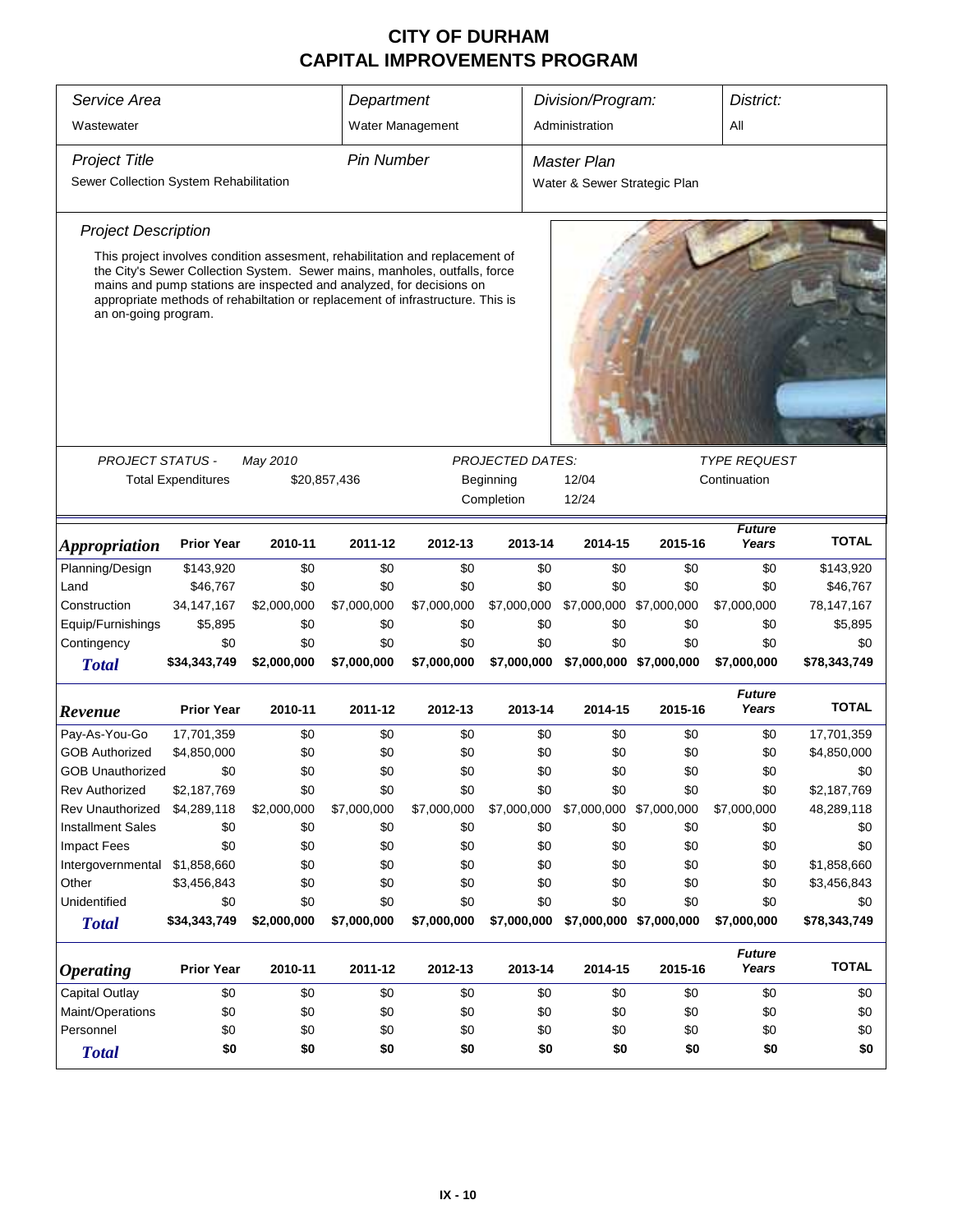| Service Area                    |                           |                                                                                                                                                     | Department        |             |                         | Division/Program:<br>District:         |                         |                        |              |
|---------------------------------|---------------------------|-----------------------------------------------------------------------------------------------------------------------------------------------------|-------------------|-------------|-------------------------|----------------------------------------|-------------------------|------------------------|--------------|
| Wastewater                      |                           |                                                                                                                                                     | Public Works      |             |                         | Engineering                            |                         | All                    |              |
|                                 |                           |                                                                                                                                                     |                   |             |                         |                                        |                         |                        |              |
| <b>Project Title</b>            |                           |                                                                                                                                                     | <b>Pin Number</b> |             |                         | <b>Master Plan</b>                     |                         |                        |              |
| Sewer Extensions & Improvements |                           |                                                                                                                                                     |                   |             |                         | Water and Sewer Utility Strategic Plan |                         |                        |              |
| <b>Project Description</b>      |                           |                                                                                                                                                     |                   |             |                         |                                        |                         |                        |              |
|                                 |                           | This ongoing program constructs sewer line extensions requested by petitions,                                                                       |                   |             |                         |                                        |                         |                        |              |
|                                 |                           | relocates sewer lines resulting from NCDOT projects, reimburses developers<br>for sewer improvements, and constructs lines to abate health hazards. |                   |             |                         |                                        |                         |                        |              |
|                                 |                           |                                                                                                                                                     |                   |             |                         |                                        |                         |                        |              |
|                                 |                           |                                                                                                                                                     |                   |             |                         |                                        |                         |                        |              |
|                                 |                           |                                                                                                                                                     |                   |             |                         |                                        |                         |                        |              |
|                                 |                           |                                                                                                                                                     |                   |             |                         |                                        |                         |                        |              |
|                                 |                           |                                                                                                                                                     |                   |             |                         |                                        |                         |                        |              |
| <b>PROJECT STATUS -</b>         |                           | May 2010                                                                                                                                            |                   |             | <b>PROJECTED DATES:</b> |                                        |                         | <b>TYPE REQUEST</b>    |              |
|                                 | <b>Total Expenditures</b> |                                                                                                                                                     | \$2,858,194       |             | Beginning               | 07/04                                  |                         | Continuation           |              |
|                                 |                           |                                                                                                                                                     |                   |             | Completion              | 07/18                                  |                         |                        |              |
|                                 |                           |                                                                                                                                                     |                   |             |                         |                                        |                         | <b>Future</b>          |              |
| <i><b>Appropriation</b></i>     | <b>Prior Year</b>         | 2010-11                                                                                                                                             | 2011-12           | 2012-13     | 2013-14                 | 2014-15                                | 2015-16                 | Years                  | <b>TOTAL</b> |
| Planning/Design                 | \$0                       | \$0                                                                                                                                                 | \$0               | \$0         | \$0                     | \$0                                    | \$0                     | \$0                    | \$0          |
| Land                            | \$0                       | \$0                                                                                                                                                 | \$0               | \$0         | \$0                     | \$0                                    | \$0                     | \$0                    | \$0          |
| Construction                    | \$6,331,732               | \$1,500,000                                                                                                                                         | \$1,250,000       | \$1,250,000 | \$1,250,000             |                                        | \$1,250,000 \$1,250,000 | \$1,250,000            | 15,331,732   |
| Equip/Furnishings               | \$0                       | \$0                                                                                                                                                 | \$0               | \$0         | \$0                     | \$0                                    | \$0                     | \$0                    | \$0          |
| Contingency                     | \$0                       | \$0                                                                                                                                                 | \$0               | \$0         | \$0                     | \$0                                    | \$0                     | \$0                    | \$0          |
| <b>Total</b>                    | \$6,331,732               | \$1,500,000                                                                                                                                         | \$1,250,000       | \$1,250,000 |                         | \$1,250,000 \$1,250,000 \$1,250,000    |                         | \$1,250,000            | \$15,331,732 |
| Revenue                         | <b>Prior Year</b>         | 2010-11                                                                                                                                             | 2011-12           | 2012-13     | 2013-14                 | 2014-15                                | 2015-16                 | <b>Future</b><br>Years | <b>TOTAL</b> |
| Pay-As-You-Go                   | \$2,900,000               | \$0                                                                                                                                                 | \$0               | \$0         | \$0                     | \$0                                    | \$0                     | \$0                    | \$2,900,000  |
| <b>GOB Authorized</b>           | \$750,000                 | \$0                                                                                                                                                 | \$0               | \$0         | \$0                     | \$0                                    | \$0                     | \$0                    | \$750,000    |
| <b>GOB Unauthorized</b>         | \$0                       | \$0                                                                                                                                                 | \$0               | \$0         | \$0                     | \$0                                    | \$0                     | \$0                    | \$0          |
| <b>Rev Authorized</b>           | \$181,732                 | \$0                                                                                                                                                 | \$0               | \$0         | \$0                     | \$0                                    | \$0                     | \$0                    | \$181,732    |
| <b>Rev Unauthorized</b>         | \$2,500,000               | \$1,500,000                                                                                                                                         | \$1,250,000       | \$1,250,000 | \$1,250,000             |                                        | \$1,250,000 \$1,250,000 | \$1,250,000            | 11,500,000   |
| <b>Installment Sales</b>        | \$0                       | \$0                                                                                                                                                 | \$0               | \$0         | \$0                     | \$0                                    | \$0                     | \$0                    | \$0          |
| Impact Fees                     | \$0                       | \$0                                                                                                                                                 | \$0               | \$0         | \$0                     | \$0                                    | \$0                     | \$0                    | \$0          |
| Intergovernmental               | \$0                       | \$0                                                                                                                                                 | \$0               | \$0         | \$0                     | \$0                                    | \$0                     | \$0                    | \$0          |
| Other                           | \$0                       | \$0                                                                                                                                                 | \$0               | \$0         | \$0                     | \$0                                    | \$0                     | \$0                    | \$0          |
| Unidentified                    | \$0                       | \$0                                                                                                                                                 | \$0               | \$0         | \$0                     | \$0                                    | \$0                     | \$0                    | \$0          |
| <b>Total</b>                    | \$6,331,732               | \$1,500,000                                                                                                                                         | \$1,250,000       | \$1,250,000 | \$1,250,000             |                                        | \$1,250,000 \$1,250,000 | \$1,250,000            | \$15,331,732 |
| <i><b>Operating</b></i>         | <b>Prior Year</b>         | 2010-11                                                                                                                                             | 2011-12           | 2012-13     | 2013-14                 | 2014-15                                | 2015-16                 | <b>Future</b><br>Years | <b>TOTAL</b> |
| Capital Outlay                  | \$0                       | \$0                                                                                                                                                 | \$0               | \$0         | \$0                     | \$0                                    | \$0                     | \$0                    | \$0          |
| Maint/Operations                | \$0                       | \$0                                                                                                                                                 | \$0               | \$0         | \$0                     | \$0                                    | \$0                     | \$0                    | \$0          |
| Personnel                       | \$0                       | \$0                                                                                                                                                 | \$0               | \$0         | \$0                     | \$0                                    | \$0                     | \$0                    | \$0          |
| <b>Total</b>                    | \$0                       | \$0                                                                                                                                                 | \$0               | \$0         | \$0                     | \$0                                    | \$0                     | \$0                    | \$0          |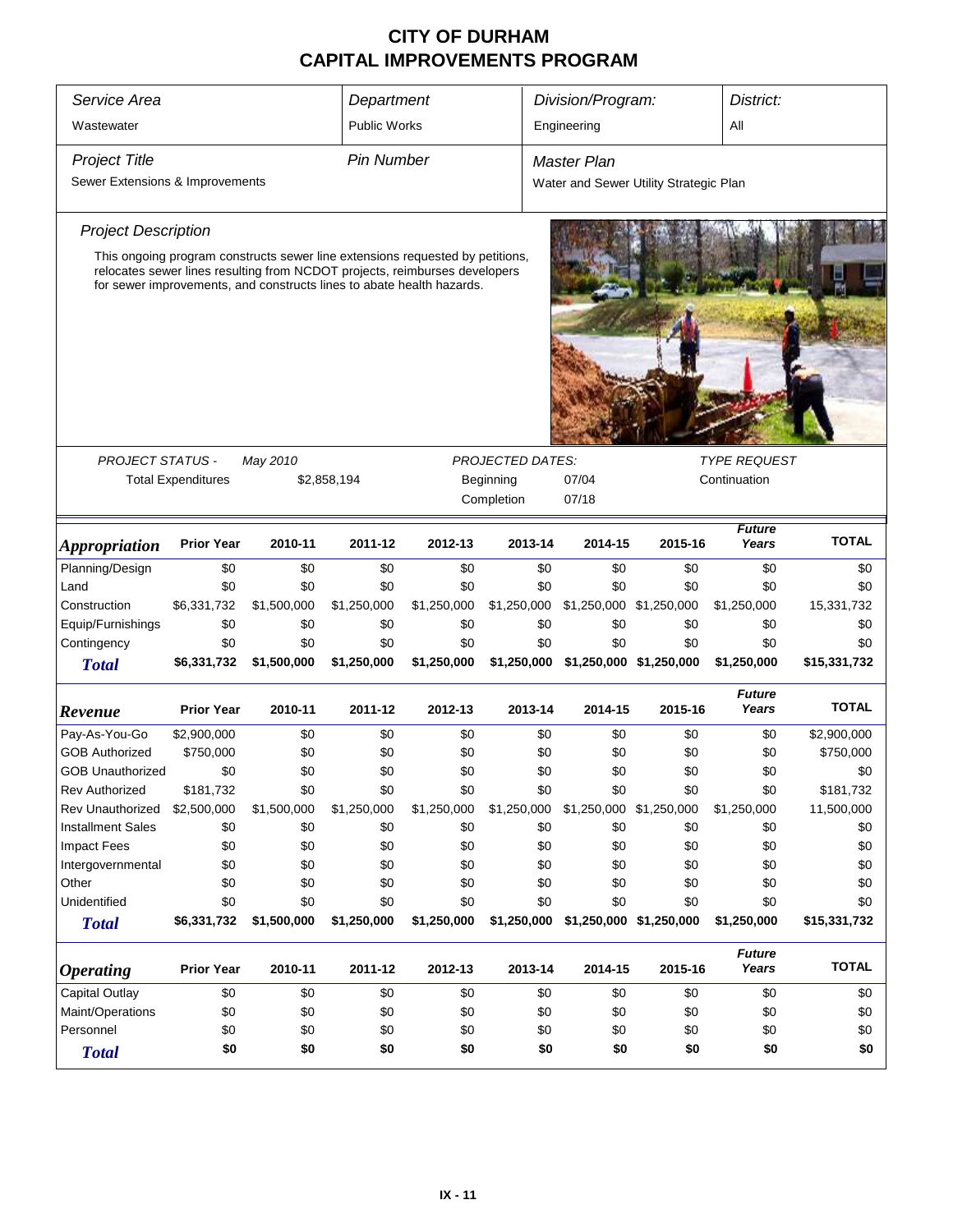| Service Area                                                                                                                                                                                                                                                                                                                       |                   |         | Department              |                                        |             | Division/Program: |                    |              | District:              |                     |  |  |
|------------------------------------------------------------------------------------------------------------------------------------------------------------------------------------------------------------------------------------------------------------------------------------------------------------------------------------|-------------------|---------|-------------------------|----------------------------------------|-------------|-------------------|--------------------|--------------|------------------------|---------------------|--|--|
| Wastewater                                                                                                                                                                                                                                                                                                                         |                   |         | Water Management        |                                        |             |                   |                    |              | 2,4                    |                     |  |  |
| <b>Project Title</b>                                                                                                                                                                                                                                                                                                               |                   |         |                         | <b>Pin Number</b>                      |             |                   | <b>Master Plan</b> |              |                        |                     |  |  |
| Sludge Dryer                                                                                                                                                                                                                                                                                                                       | 0842-01-19-3110   |         |                         | Water and Sewer Utility Strategic Plan |             |                   |                    |              |                        |                     |  |  |
| <b>Project Description</b>                                                                                                                                                                                                                                                                                                         |                   |         |                         |                                        |             |                   |                    |              |                        |                     |  |  |
| Install a sludge dryer facility to further dry some of the wastewater sludge.<br>This will add flexibility to the sludge management program by providing more<br>flexibility for land application, marketing and distribution. This may be an<br>opportunity to develop a regional facility.<br><b>Picture</b><br><b>Available</b> |                   |         |                         |                                        |             |                   |                    |              |                        |                     |  |  |
|                                                                                                                                                                                                                                                                                                                                    |                   |         |                         | <b>PROJECTED DATES:</b>                |             |                   |                    |              |                        | <b>TYPE REQUEST</b> |  |  |
| <b>PROJECT STATUS -</b><br>May 2010<br><b>Total Expenditures</b>                                                                                                                                                                                                                                                                   |                   | \$0     | Beginning<br>Completion |                                        |             | 07/11<br>07/16    |                    | Continuation |                        |                     |  |  |
| <i><b>Appropriation</b></i>                                                                                                                                                                                                                                                                                                        | <b>Prior Year</b> | 2010-11 | 2011-12                 | 2012-13                                | 2013-14     |                   | 2014-15            | 2015-16      | <b>Future</b><br>Years | <b>TOTAL</b>        |  |  |
| Planning/Design                                                                                                                                                                                                                                                                                                                    | \$0               | \$0     | \$0                     | \$2,100,000                            |             | \$0               | \$0                | \$0          | \$0                    | \$2,100,000         |  |  |
| Land                                                                                                                                                                                                                                                                                                                               | \$0               | \$0     | \$0                     | \$0                                    |             | \$0               | \$0                | \$0          | \$0                    | \$0                 |  |  |
| Construction                                                                                                                                                                                                                                                                                                                       | \$0               | \$0     | \$0                     | \$0                                    | 10,500,000  |                   | \$0                | \$0          | \$0                    | 10,500,000          |  |  |
| Equip/Furnishings                                                                                                                                                                                                                                                                                                                  | \$0               | \$0     | \$0                     | \$0                                    |             | \$0               | \$0                | \$0          | \$0                    | \$0                 |  |  |
| Contingency                                                                                                                                                                                                                                                                                                                        | \$0               | \$0     | \$0                     | \$0                                    | \$1,050,000 |                   | \$0                | \$0          | \$0                    | \$1,050,000         |  |  |
| <b>Total</b>                                                                                                                                                                                                                                                                                                                       | \$0               | \$0     | \$0                     | \$2,100,000 \$11,550,000               |             |                   | \$0                | \$0          | \$0                    | \$13,650,000        |  |  |
| Revenue                                                                                                                                                                                                                                                                                                                            | <b>Prior Year</b> | 2010-11 | 2011-12                 | 2012-13                                | 2013-14     |                   | 2014-15            | 2015-16      | <b>Future</b><br>Years | <b>TOTAL</b>        |  |  |
| Pay-As-You-Go                                                                                                                                                                                                                                                                                                                      | \$0               | \$0     | \$0                     | \$0                                    |             | \$0               | \$0                | \$0          | \$0                    | \$0                 |  |  |
| <b>GOB Authorized</b>                                                                                                                                                                                                                                                                                                              | \$0               | \$0     | \$0                     | \$0                                    |             | \$0               | \$0                | \$0          | \$0                    | \$0                 |  |  |
| <b>GOB Unauthorized</b>                                                                                                                                                                                                                                                                                                            | \$0               | \$0     | \$0                     | \$0                                    |             | \$0               | \$0                | \$0          | \$0                    | \$0                 |  |  |
| <b>Rev Authorized</b>                                                                                                                                                                                                                                                                                                              | \$0               | \$0     | \$0                     | \$0                                    |             | \$0               | \$0                | \$0          | \$0                    | \$0                 |  |  |
| Rev Unauthorized                                                                                                                                                                                                                                                                                                                   | \$0               | \$0     | \$0                     | \$2,100,000                            | 11,550,000  |                   | \$0                | \$0          | \$0                    | 13,650,000          |  |  |
| <b>Installment Sales</b>                                                                                                                                                                                                                                                                                                           | \$0               | \$0     | \$0                     | \$0                                    |             | \$0               | \$0                | \$0          | \$0                    | \$0                 |  |  |
| Impact Fees                                                                                                                                                                                                                                                                                                                        | \$0               | \$0     | \$0                     | \$0                                    |             | \$0               | \$0                | \$0          | \$0                    | \$0                 |  |  |
| Intergovernmental                                                                                                                                                                                                                                                                                                                  | \$0               | \$0     | \$0                     | \$0                                    |             | \$0               | \$0                | \$0          | \$0                    | \$0                 |  |  |
| Other                                                                                                                                                                                                                                                                                                                              | \$0               | \$0     | \$0                     | \$0                                    |             | \$0               | \$0                | \$0          | \$0                    | \$0                 |  |  |
| Unidentified                                                                                                                                                                                                                                                                                                                       | \$0               | \$0     | \$0                     | \$0                                    |             | \$0               | \$0                | \$0          | \$0                    | \$0                 |  |  |
| <b>Total</b>                                                                                                                                                                                                                                                                                                                       | \$0               | \$0     | \$0                     | \$2,100,000 \$11,550,000               |             |                   | \$0                | \$0          | \$0                    | \$13,650,000        |  |  |
| <b>Operating</b>                                                                                                                                                                                                                                                                                                                   | <b>Prior Year</b> | 2010-11 | 2011-12                 | 2012-13                                | 2013-14     |                   | 2014-15            | 2015-16      | <b>Future</b><br>Years | <b>TOTAL</b>        |  |  |
| <b>Capital Outlay</b>                                                                                                                                                                                                                                                                                                              | \$0               | \$0     | \$0                     | \$0                                    |             | \$0               | \$0                | \$0          | \$0                    | \$0                 |  |  |
| Maint/Operations                                                                                                                                                                                                                                                                                                                   | \$0               | \$0     | \$0                     | \$0                                    |             | \$0               | \$0                | \$0          | \$0                    | \$0                 |  |  |
| Personnel                                                                                                                                                                                                                                                                                                                          | \$0               | \$0     | \$0                     | \$0                                    |             | \$0               | \$0                | \$0          | \$0                    | \$0                 |  |  |
| <b>Total</b>                                                                                                                                                                                                                                                                                                                       | \$0               | \$0     | \$0                     | \$0                                    |             | \$0               | \$0                | \$0          | \$0                    | \$0                 |  |  |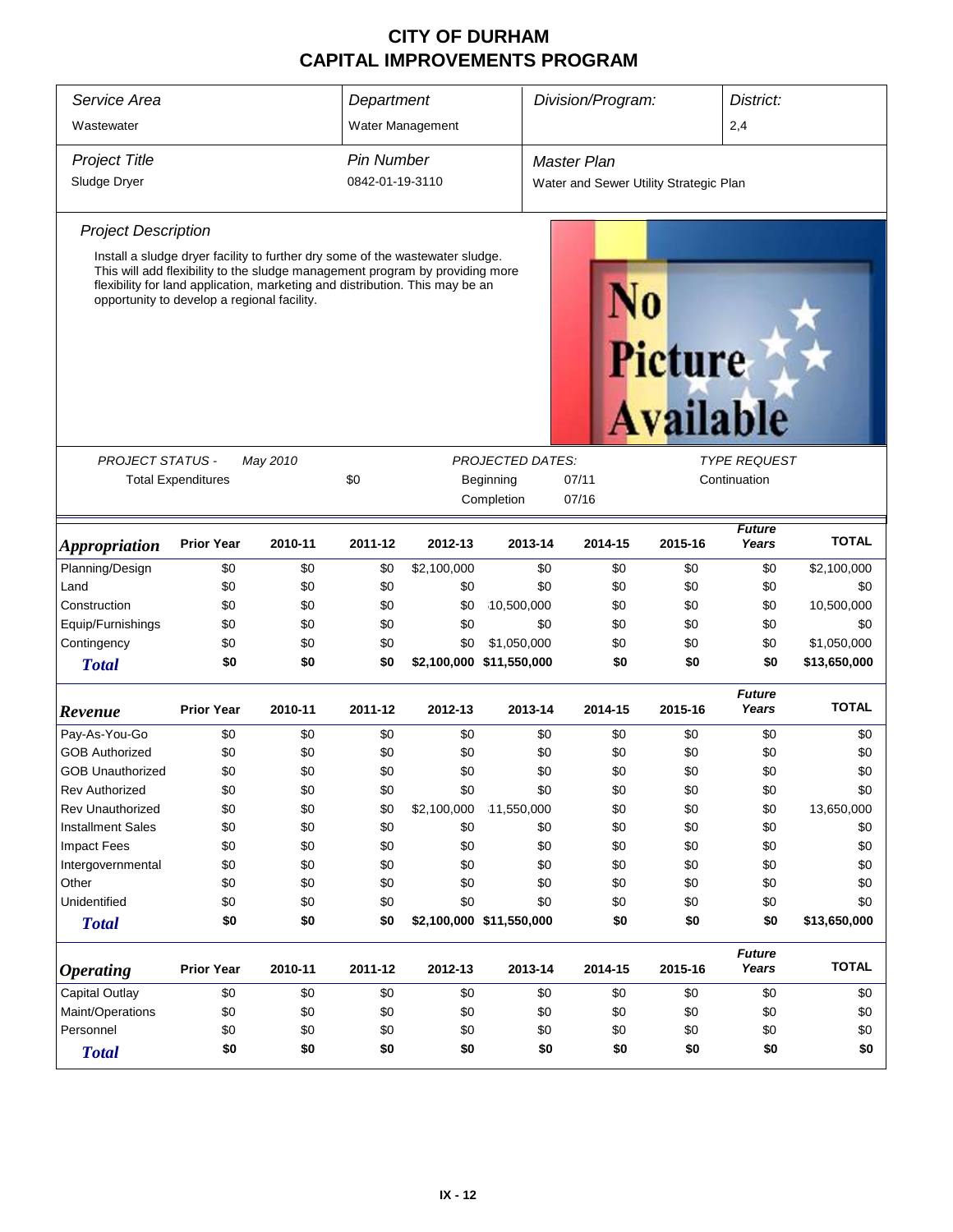| Service Area                                                                                                                                                                                                         | Department        |             |             | Division/Program:                    |             | District:                      |                         |                        |              |  |  |  |
|----------------------------------------------------------------------------------------------------------------------------------------------------------------------------------------------------------------------|-------------------|-------------|-------------|--------------------------------------|-------------|--------------------------------|-------------------------|------------------------|--------------|--|--|--|
| Wastewater                                                                                                                                                                                                           |                   |             |             | Water Management                     |             | $\overline{2}$                 |                         |                        |              |  |  |  |
| <b>Project Title</b>                                                                                                                                                                                                 | <b>Pin Number</b> |             |             | Master Plan                          |             |                                |                         |                        |              |  |  |  |
| <b>Wastewater Process Rehabilitation</b>                                                                                                                                                                             |                   |             |             |                                      |             | Water and Sewer Strategic Plan |                         |                        |              |  |  |  |
| <b>Project Description</b>                                                                                                                                                                                           |                   |             |             |                                      |             |                                |                         |                        |              |  |  |  |
| This project provides for ongoing needs at both North and South Durham<br>Water Reclamation Facilities, which include caulking replacement, new<br>coatings, piping changes and other large rehabilitation projects. |                   |             |             |                                      |             |                                |                         |                        |              |  |  |  |
|                                                                                                                                                                                                                      |                   |             |             |                                      |             | <b>TYPE REQUEST</b>            |                         |                        |              |  |  |  |
| <b>PROJECT STATUS -</b><br>May 2010<br><b>Total Expenditures</b><br>\$5,406,350                                                                                                                                      |                   |             |             | <b>PROJECTED DATES:</b><br>Beginning |             |                                |                         | Continuation           |              |  |  |  |
|                                                                                                                                                                                                                      |                   |             |             |                                      | Completion  | 07/07<br>07/18                 |                         |                        |              |  |  |  |
|                                                                                                                                                                                                                      |                   |             |             |                                      |             |                                |                         | <b>Future</b>          |              |  |  |  |
| <i><b>Appropriation</b></i>                                                                                                                                                                                          | <b>Prior Year</b> | 2010-11     | 2011-12     | 2012-13                              | 2013-14     | 2014-15                        | 2015-16                 | Years                  | <b>TOTAL</b> |  |  |  |
| Planning/Design                                                                                                                                                                                                      | \$1,270,000       | \$600,000   | \$400,000   | \$1,200,000                          | \$200,000   | \$200,000                      | \$200,000               | \$200,000              | \$4,270,000  |  |  |  |
| Land                                                                                                                                                                                                                 | \$0               | \$0         | \$0         | \$0                                  | \$0         | \$0                            | \$0                     | \$0                    | \$0          |  |  |  |
| Construction                                                                                                                                                                                                         | \$4,575,000       | \$7,100,000 | \$1,400,000 | \$4,200,000                          | \$700,000   | \$700,000                      | \$700,000               | \$700,000              | 20,075,000   |  |  |  |
| Equip/Furnishings                                                                                                                                                                                                    | \$0               | \$0         | \$0         | \$0                                  | \$0         | \$0                            | \$0                     | \$0                    | \$0          |  |  |  |
| Contingency                                                                                                                                                                                                          | \$540,000         | \$300,000   | \$200,000   | \$600,000                            | \$100,000   | \$100,000                      | \$100,000               | \$100,000              | \$2,040,000  |  |  |  |
| <b>Total</b>                                                                                                                                                                                                         | \$6,385,000       | \$8,000,000 | \$2,000,000 | \$6,000,000                          | \$1,000,000 | \$1,000,000                    | \$1,000,000             | \$1,000,000            | \$26,385,000 |  |  |  |
| Revenue                                                                                                                                                                                                              | <b>Prior Year</b> | 2010-11     | 2011-12     | 2012-13                              | 2013-14     | 2014-15                        | 2015-16                 | <b>Future</b><br>Years | <b>TOTAL</b> |  |  |  |
| Pay-As-You-Go                                                                                                                                                                                                        | \$3,885,000       | \$0         | \$0         | \$0                                  | \$0         | \$0                            | \$0                     | \$0                    | \$3,885,000  |  |  |  |
| <b>GOB Authorized</b>                                                                                                                                                                                                | \$0               | \$0         | \$0         | \$0                                  | \$0         | \$0                            | \$0                     | \$0                    | \$0          |  |  |  |
| <b>GOB Unauthorized</b>                                                                                                                                                                                              | \$0               | \$0         | \$0         | \$0                                  | \$0         | \$0                            | \$0                     | \$0                    | \$0          |  |  |  |
| <b>Rev Authorized</b>                                                                                                                                                                                                | \$0               | \$0         | \$0         | \$0                                  | \$0         | \$0                            | \$0                     | \$0                    | \$0          |  |  |  |
| Rev Unauthorized                                                                                                                                                                                                     | \$1,444,606       | \$8,000,000 | \$2,000,000 | \$6,000,000                          | \$1,000,000 | \$1,000,000 \$1,000,000        |                         | \$1,000,000            | 21,444,606   |  |  |  |
| <b>Installment Sales</b>                                                                                                                                                                                             | \$0               | \$0         | \$0         | \$0                                  | \$0         | \$0                            | \$0                     | \$0                    | \$0          |  |  |  |
| <b>Impact Fees</b>                                                                                                                                                                                                   | \$0               | \$0         | \$0         | \$0                                  | \$0         | \$0                            | \$0                     | \$0                    | \$0          |  |  |  |
| Intergovernmental                                                                                                                                                                                                    | \$0               | \$0         | \$0         | \$0                                  | \$0         | \$0                            | \$0                     | \$0                    | \$0          |  |  |  |
| Other                                                                                                                                                                                                                | \$1,055,394       | \$0         | \$0         | \$0                                  | \$0         | \$0                            | \$0                     | \$0                    | \$1,055,394  |  |  |  |
| Unidentified                                                                                                                                                                                                         | \$0               | \$0         | \$0         | \$0                                  | \$0         | \$0                            | \$0                     | \$0                    | \$0          |  |  |  |
| <b>Total</b>                                                                                                                                                                                                         | \$6,385,000       | \$8,000,000 | \$2,000,000 | \$6,000,000                          | \$1,000,000 |                                | \$1,000,000 \$1,000,000 | \$1,000,000            | \$26,385,000 |  |  |  |
| <b>Operating</b>                                                                                                                                                                                                     | <b>Prior Year</b> | 2010-11     | 2011-12     | 2012-13                              | 2013-14     | 2014-15                        | 2015-16                 | <b>Future</b><br>Years | <b>TOTAL</b> |  |  |  |
| <b>Capital Outlay</b>                                                                                                                                                                                                | \$0               | \$0         | \$0         | \$0                                  | \$0         | \$0                            | \$0                     | \$0                    | \$0          |  |  |  |
| Maint/Operations                                                                                                                                                                                                     | \$0               | \$0         | \$0         | \$0                                  | \$0         | \$0                            | \$0                     | \$0                    | \$0          |  |  |  |
| Personnel                                                                                                                                                                                                            | \$0               | \$0         | \$0         | \$0                                  | \$0         | \$0                            | \$0                     | \$0                    | \$0          |  |  |  |
| <b>Total</b>                                                                                                                                                                                                         | \$0               | \$0         | \$0         | \$0                                  | \$0         | \$0                            | \$0                     | \$0                    | \$0          |  |  |  |